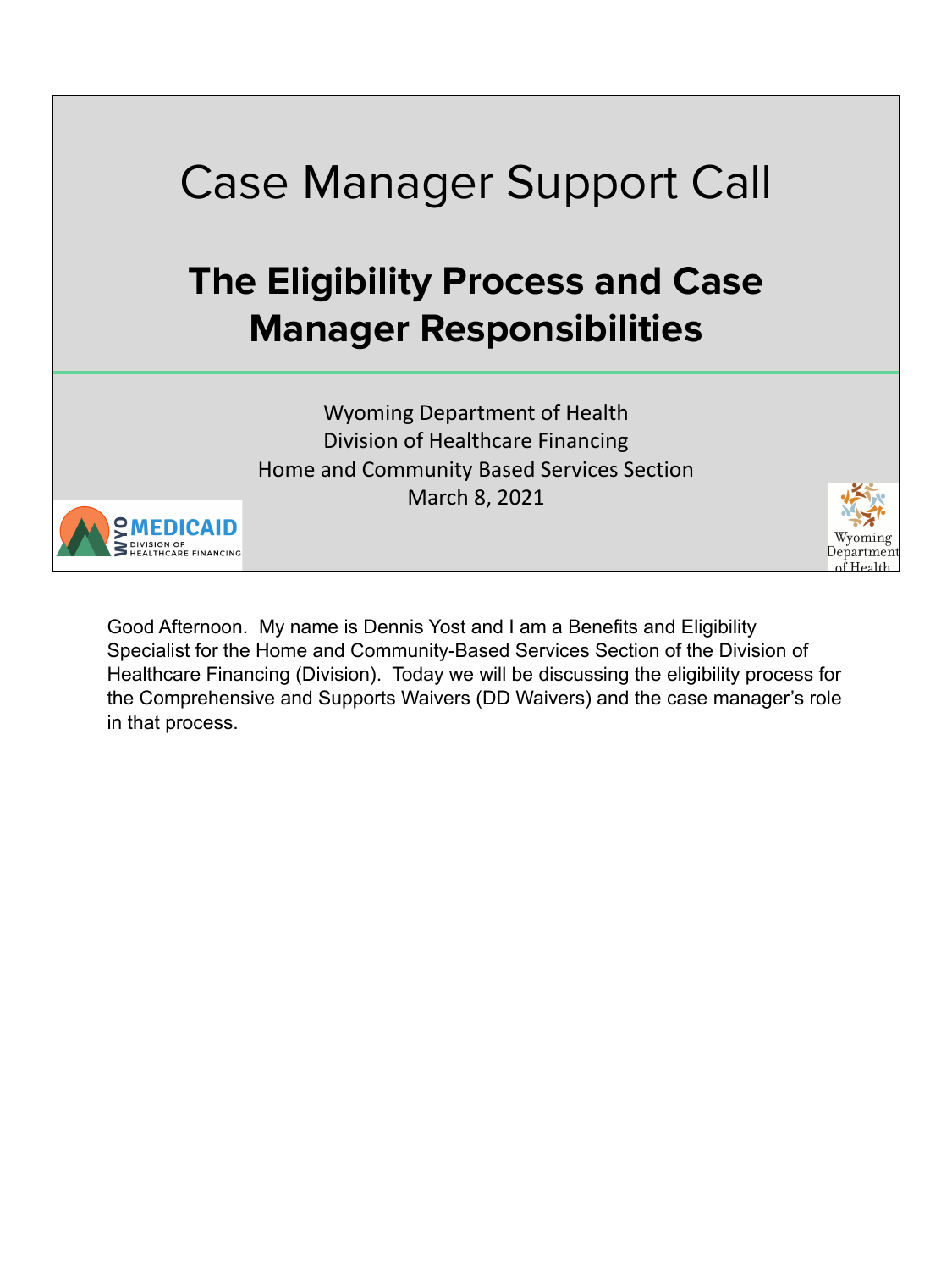

The purpose of this training is to discuss the eligibility criteria and eligibility process for participants on the DD Waivers.

This training will also explain the case manager's role in supporting participants through this process.

The purpose of this training is to discuss the eligibility criteria and eligibility process for participants on the DD Waivers, and explain the case manager's role in supporting the participant through this process.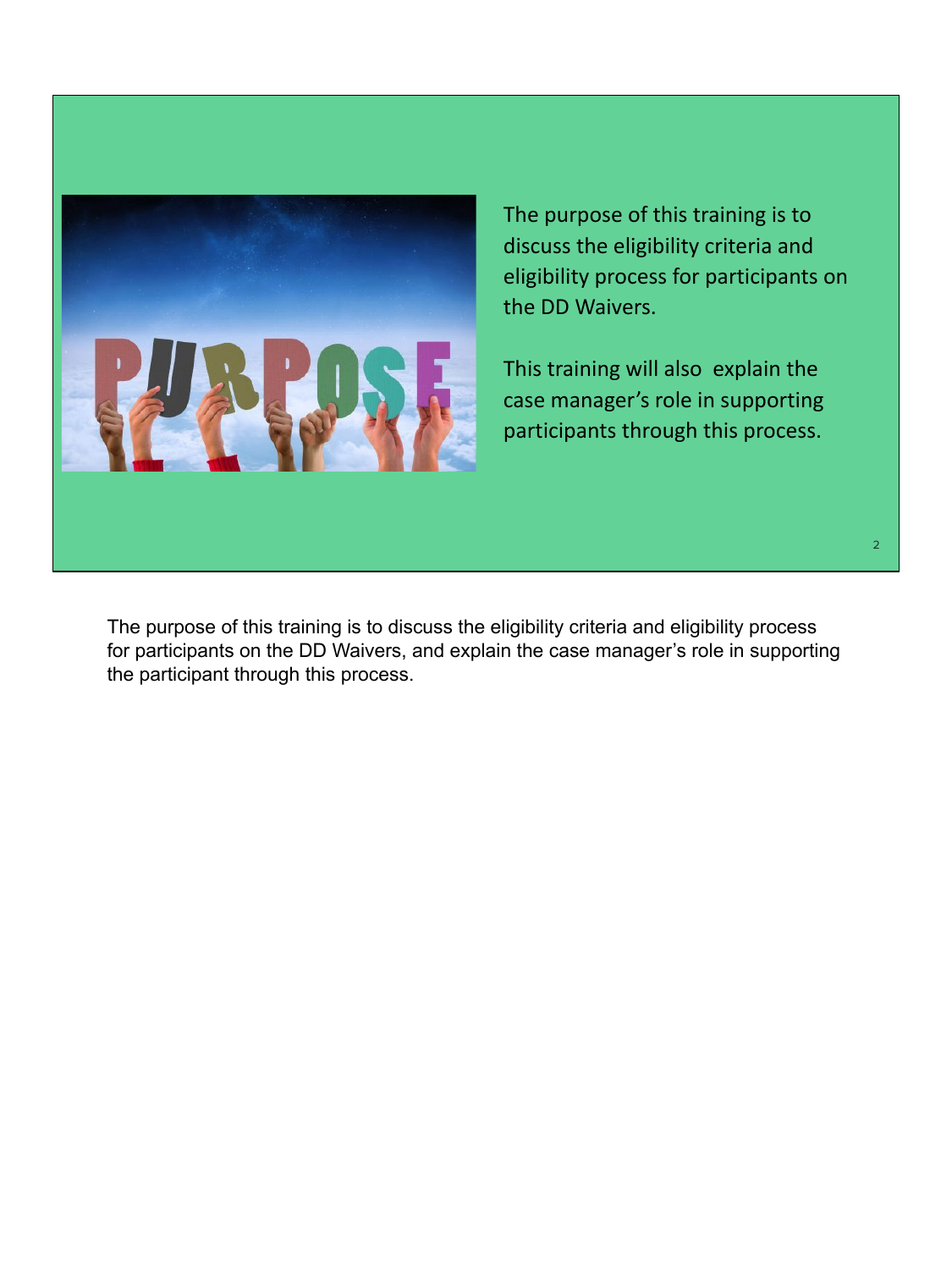## **Training Agenda**

- Discuss the eligibility criteria for participants on the DD Waivers.
- Explain the eligibility process and the case manager's role in that process.
- Review eligibility determination options.

At the end of this training, the following topics will have been introduced and explained:

- We will discuss the eligibility criteria for participants on the DD Waivers and where the criteria can be found in Department of Health Medicaid Rules.
- We will explain the eligibility process, and the case manager's responsibilities in supporting the participant through this process. The process includes the sequential steps and timelines that are necessary to determine level of care, financial eligibility, and clinical eligibility.
- Finally, we will outline eligibility determination, and the role the case manager plays when an individual is determined eligible and placed on the waitlist, or determined ineligible.

3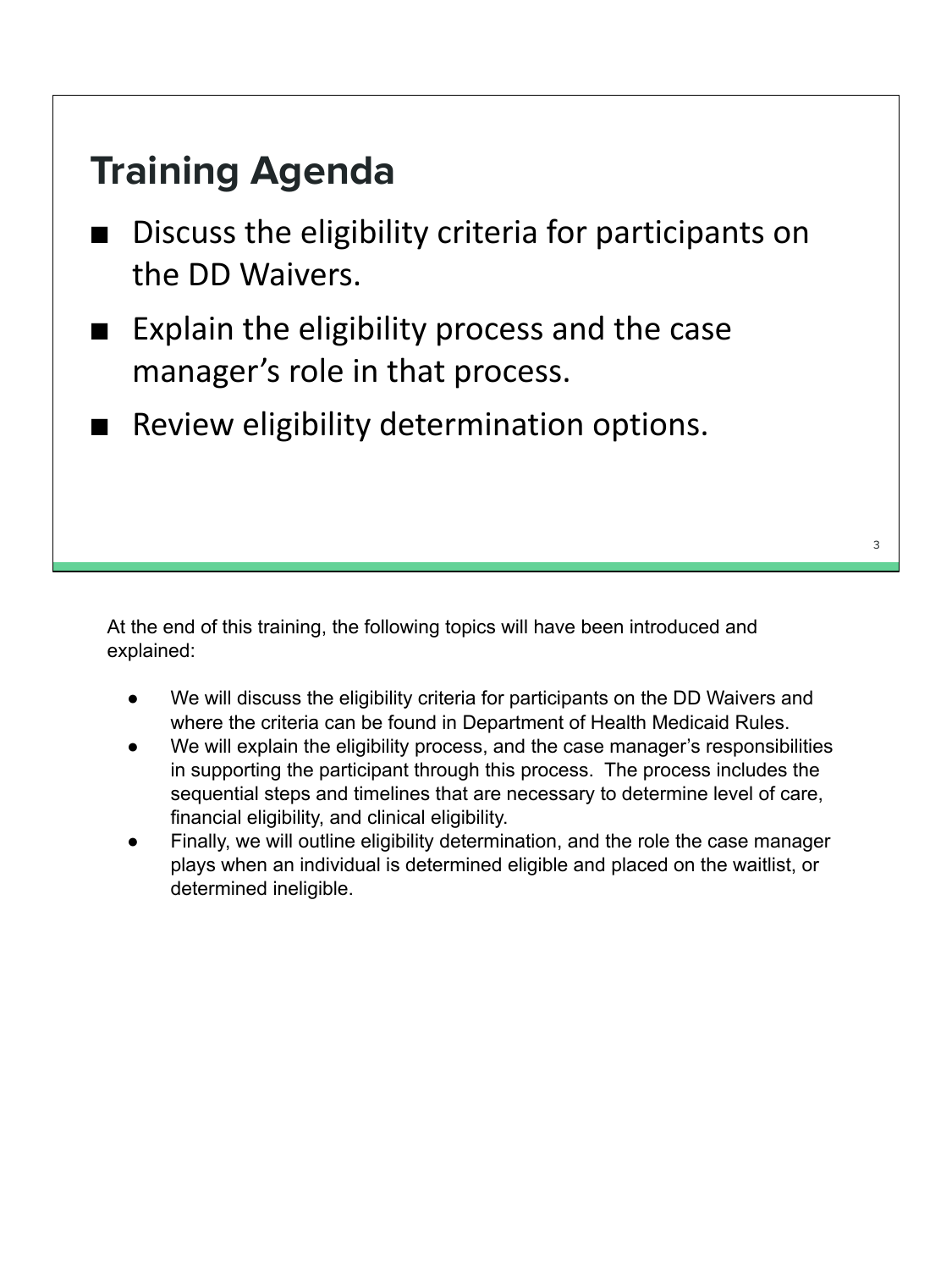

Throughout the eligibility process, while the individual is on the waitlist, and when they receive services, case managers have an obligation to offer each individual choice, document the choices that the individual makes, and ensure that the individual's choice is respected.

Choice is a basic tenet of home and community-based waiver services. Waiver participants must have the freedom to exercise choice in who provides their services, where they live, with whom they spend time, and what they want for their future. Having choice is paramount to human dignity.

Even before receiving home and community-based services, individuals have choice regarding these programs. First and foremost, individuals can choose between institutional services and services that are provided in their home or community. If they choose waiver services, they immediately have choice in who their case manager will be. Once they are determined eligible and have received funding, they have ultimate choice in the services they receive, who provides those services, and how their services will be delivered.

Throughout the eligibility process, while the individual is on the waitlist, and when they receive services, case managers have an obligation to offer each individual choice, document the choices that the individual makes, and ensure that the individual's choice is respected.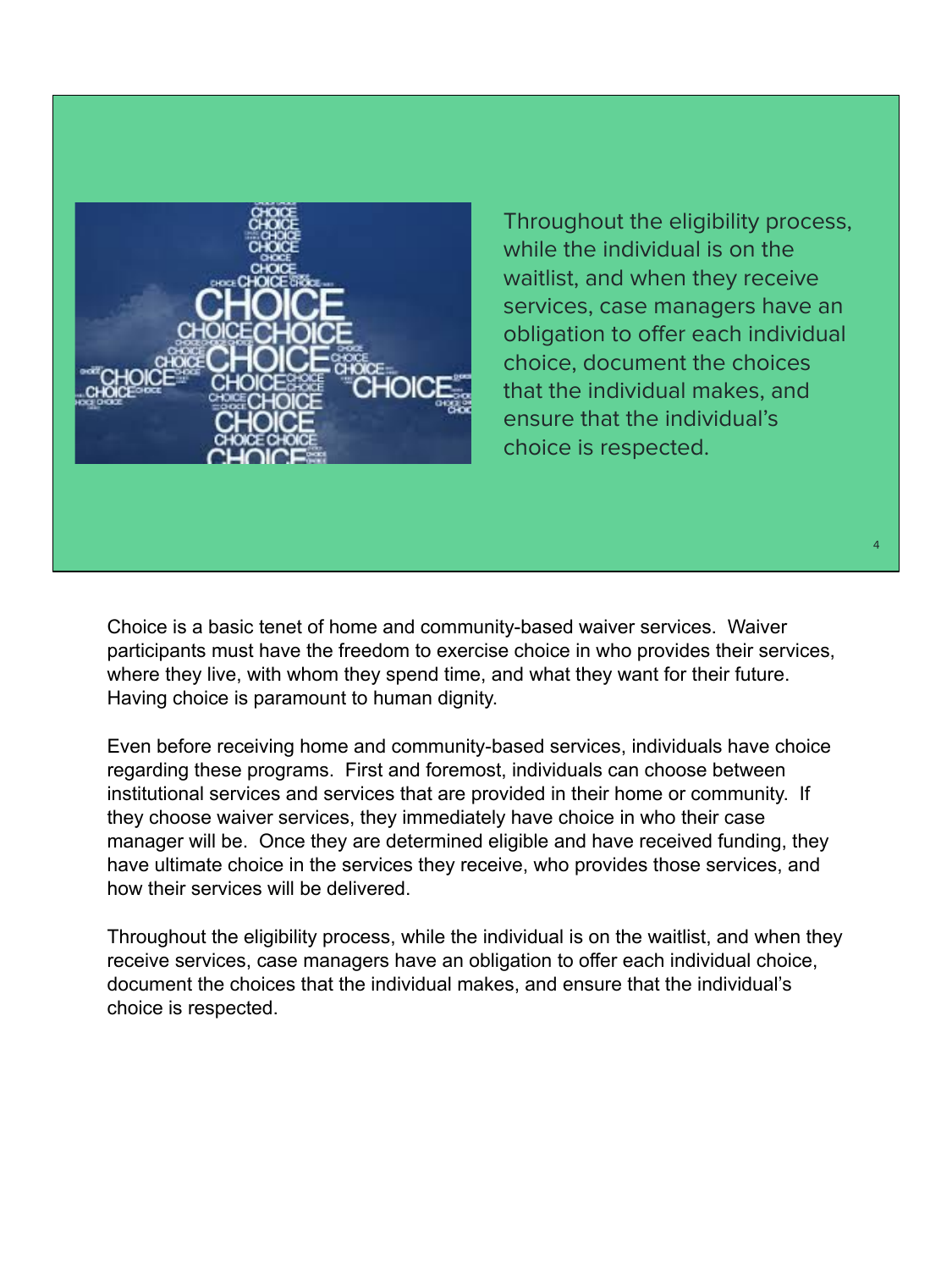## **Authorities and Resources That Support Division Expectations**

#### ■ Chapter 46

- Section 4 eligibility requirements
- Section 6 institutional level of care
- Section 7 clinical eligibility criteria
- Section 8 ICAP criteria
- DD Waiver agreements
- Application Guide for the Supports Waiver

■ IPC Guide <sup>5</sup>



Chapter 46 of the Department of Health's Medicaid Rules provide authority for the Division's participant eligibility process. Section 4 establishes the overall eligibility requirements for DD Waiver participants. Sections 6, 7, and 8 go into further detail on the specific criteria for institutional level of care, clinical eligibility criteria, and the Inventory for Client and Agency Planning assessment, or ICAP. These requirements are mirrored in the DD Waiver agreements, which are approved by the Centers for Medicare and Medicaid Services (CMS).

Additionally, the Division offers applicant and case manager resources that explain the eligibility process. The Application Guide for the Supports Waiver is located on the DD Participant Services and Eligibility page of the Division website. This document walks the applicant through the eligibility process, provides pages for the participant to document important numbers and information, and gives a detailed description of their rights and responsibilities, as well as the responsibilities of the case manager and service providers.

The IPC Guide can be found on the DD Providers and Case Managers page of the Division website, under the *Reference Materials* toggle. The IPC Guide is intended to provide instructions and references on the forms, documents, and processes necessary to meet the Individualized Plan of Care (IPC) review requirements, but includes specific information on the eligibility process and the case manager's obligations related to opening the case and documenting the eligibility process.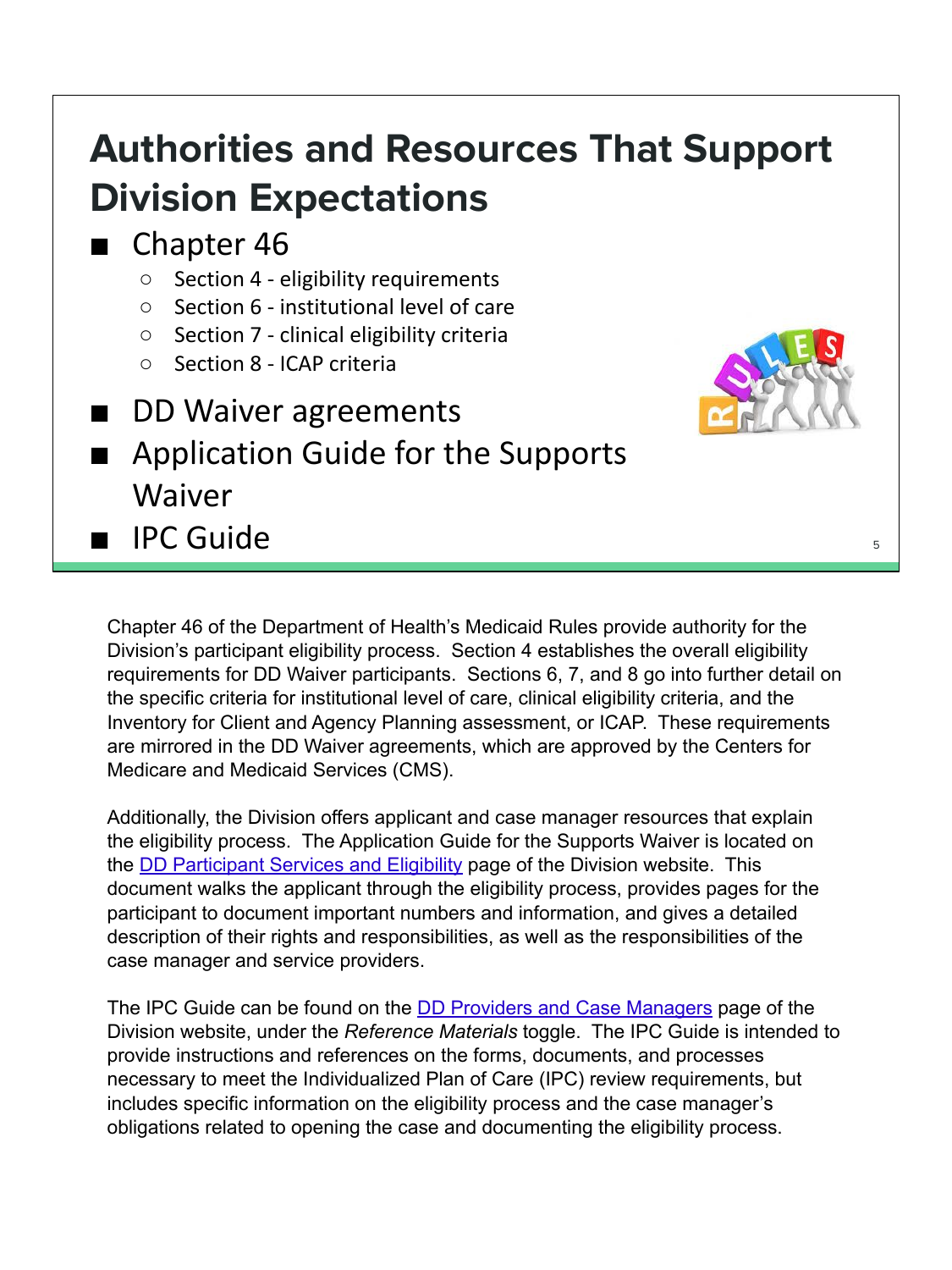

The eligibility criteria for the Supports and Comprehensive Waiver are similar, but there are a couple of distinct differences. Applicants who are determined eligible are placed on a waitlist and ultimately offered funding on the Supports Waiver. However, individuals who meet very specific criteria may qualify for Comprehensive Waiver services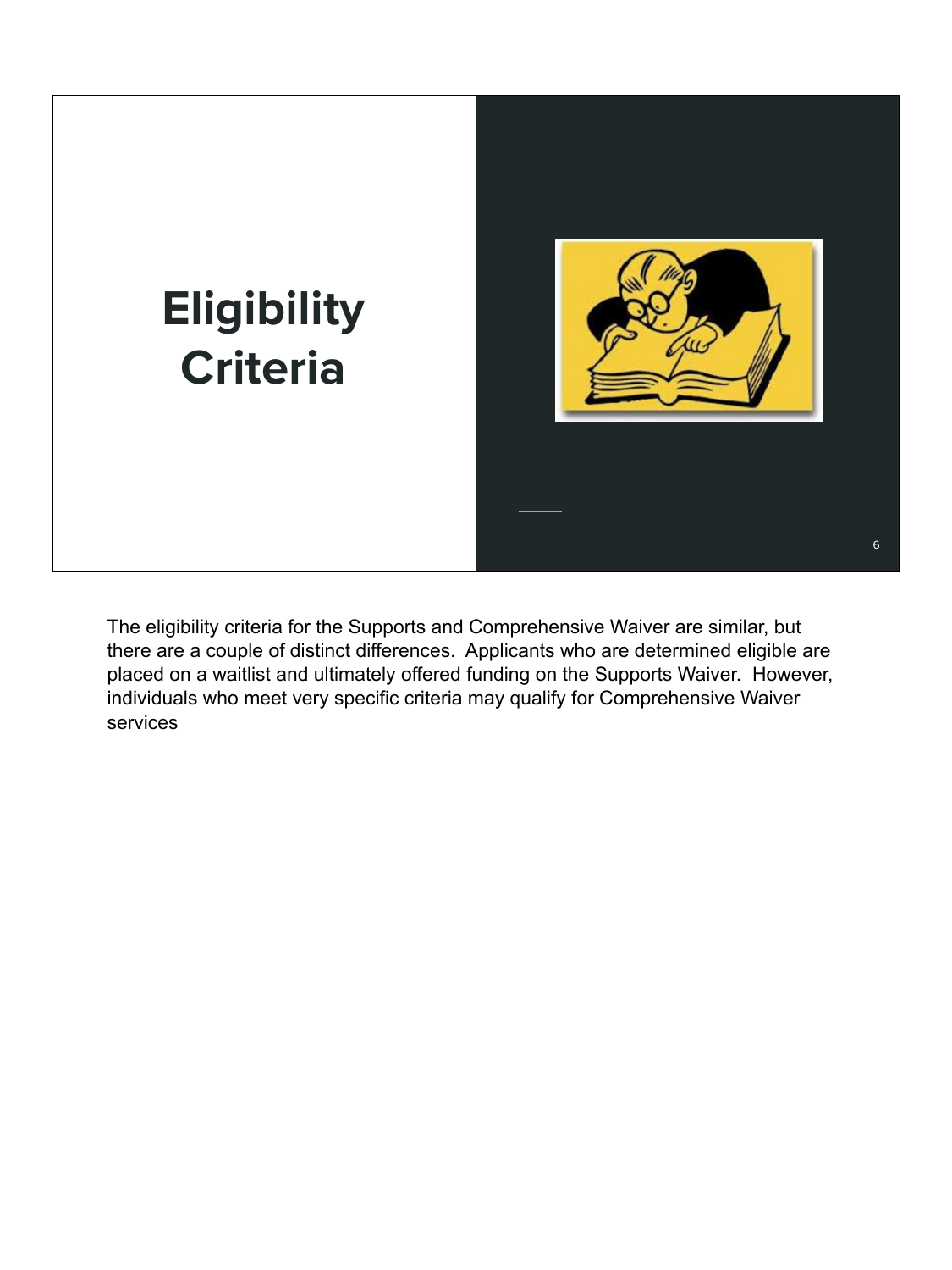## **Supports Waiver Eligibility Criteria**

- Meets citizenship, residency, and financial eligibility requirements
- Qualifies for relevant institutional level of care
- Meets clinical eligibility requirements

In order for an applicant to be eligible for the Supports Waiver, they must meet citizenship, residency, and financial eligibility requirements that are established in Chapter 18 of Wyoming Medicaid Rules. Case managers should be aware of these requirements and be able to discuss them with individuals who contact them to discuss DD Waiver services.

Applicants must also qualify for the relevant institutional level of care, which is assessed by the LT101 or LT104. These assessments will be described in greater detail later.

Finally, applicants must meet clinical eligibility, which is determined through a psychological or neuropsychological evaluation.

7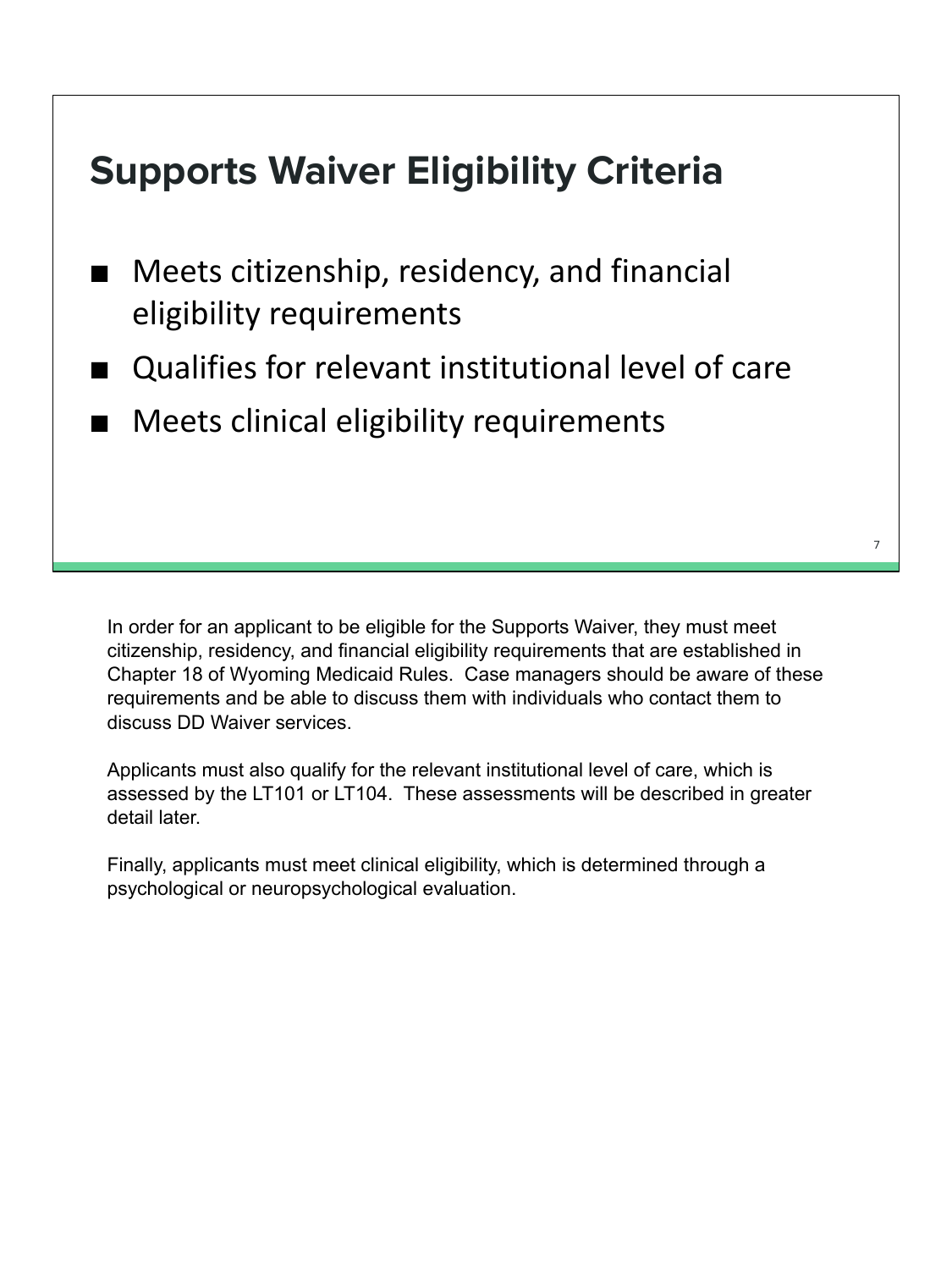## **Comprehensive Waiver Eligibility Criteria**

- Meets initial Supports Waiver eligibility **AND**
- Has assessed needs that exceed the established limit on the Supports Waiver **AND**
- Meets emergency criteria or criteria for reserved capacity

In order for an applicant to qualify for the Comprehensive Waiver, they must meet the eligibility criteria established for the Supports Waiver. *Additionally*, they must have assessed needs that exceed the capitated budget amount for the Supports Waiver. Finally, they must meet one of the emergency criteria that is established in Chapter 46, Section 14 or meet the criteria for reserved capacity, which is limited to individuals who are transitioning from a Wyoming institution into the community.

Case managers should be well versed in Chapter 46, Section 14, which covers emergency services, and submit a request to the Extraordinary Care Committee for Comprehensive Waiver Services *only* if the applicant meets the criteria established in Section 14.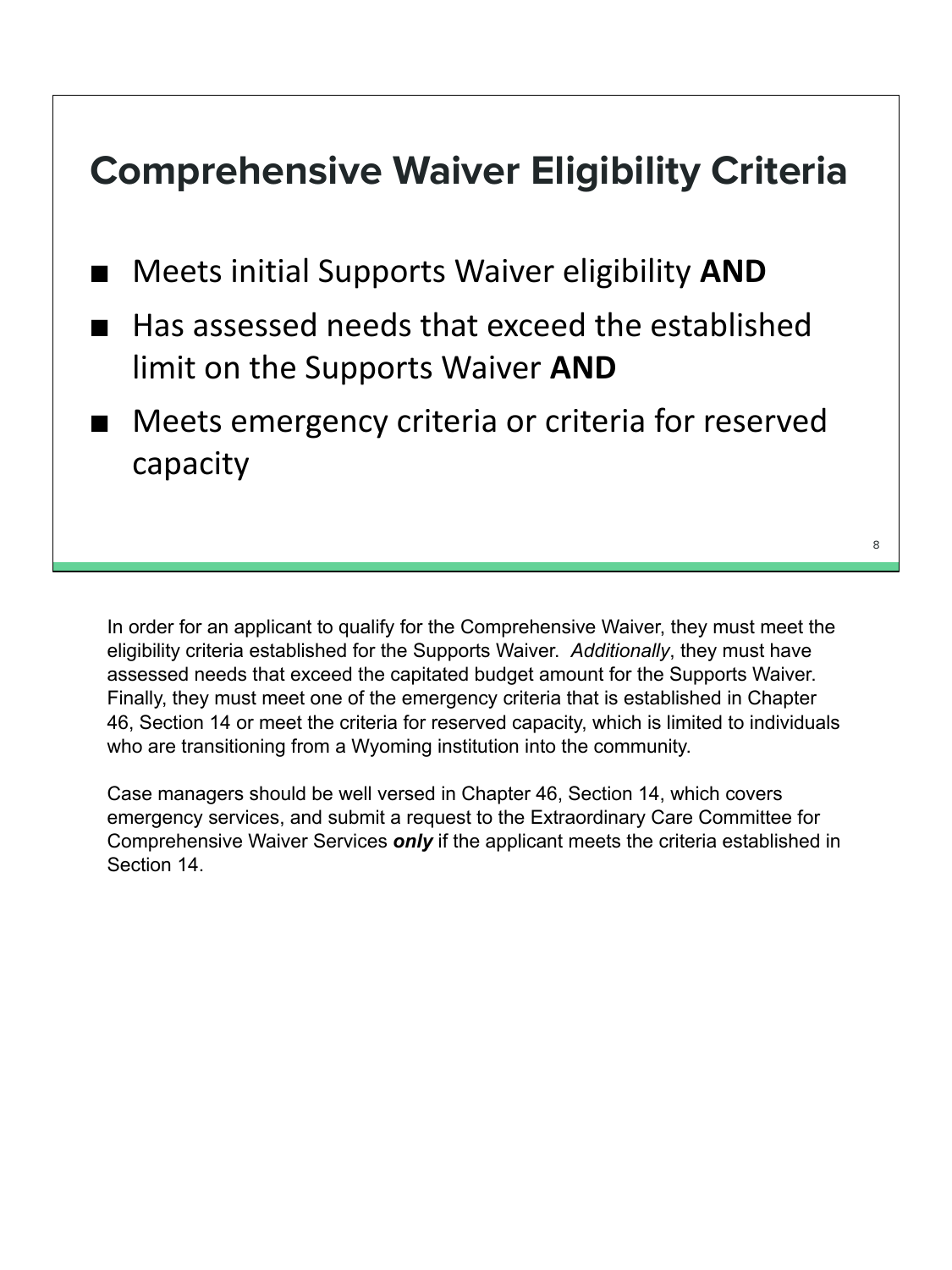

The eligibility process can be daunting for a participant or legally authorized representative who is new to waiver services. The case manager is responsible for helping the participant through the process. Remember, the case manager is the professional, and should have the knowledge and expertise to support the participant, answer questions, and provide guidance as necessary.

It is important to note that the eligibility process is sequential and the steps must be followed in order. If steps of the process are missed, or if an applicant is determined to be ineligible at any point in the process, the process will end.

As a reminder, in accordance with Chapter 45, Section 9(b) of the Department of Health's Medicaid Rules, case managers must submit all eligibility paperwork within 30 calendar days of being selected as the case manager.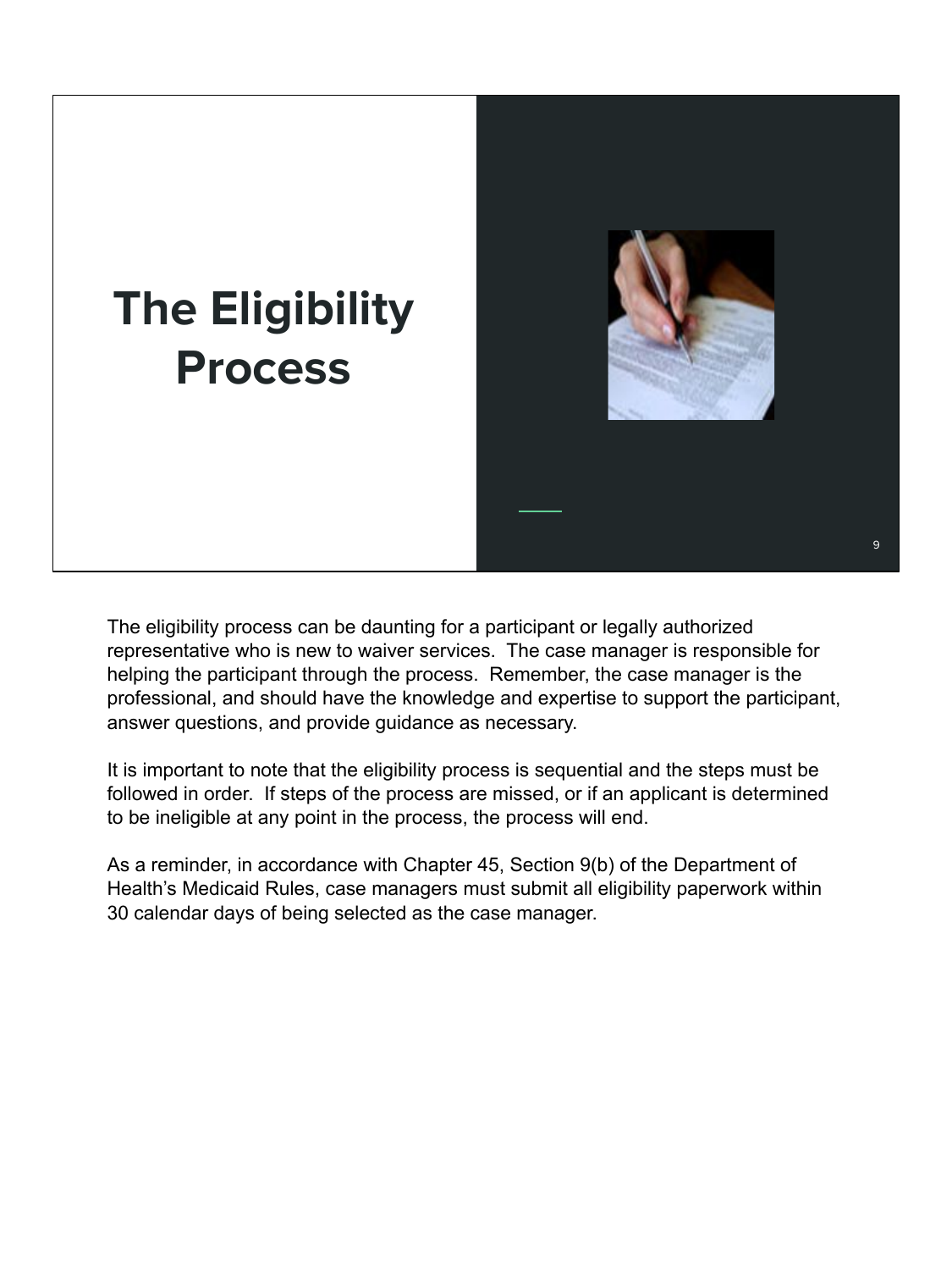

Before an applicant can be determined eligible for waiver services, they must first complete an application.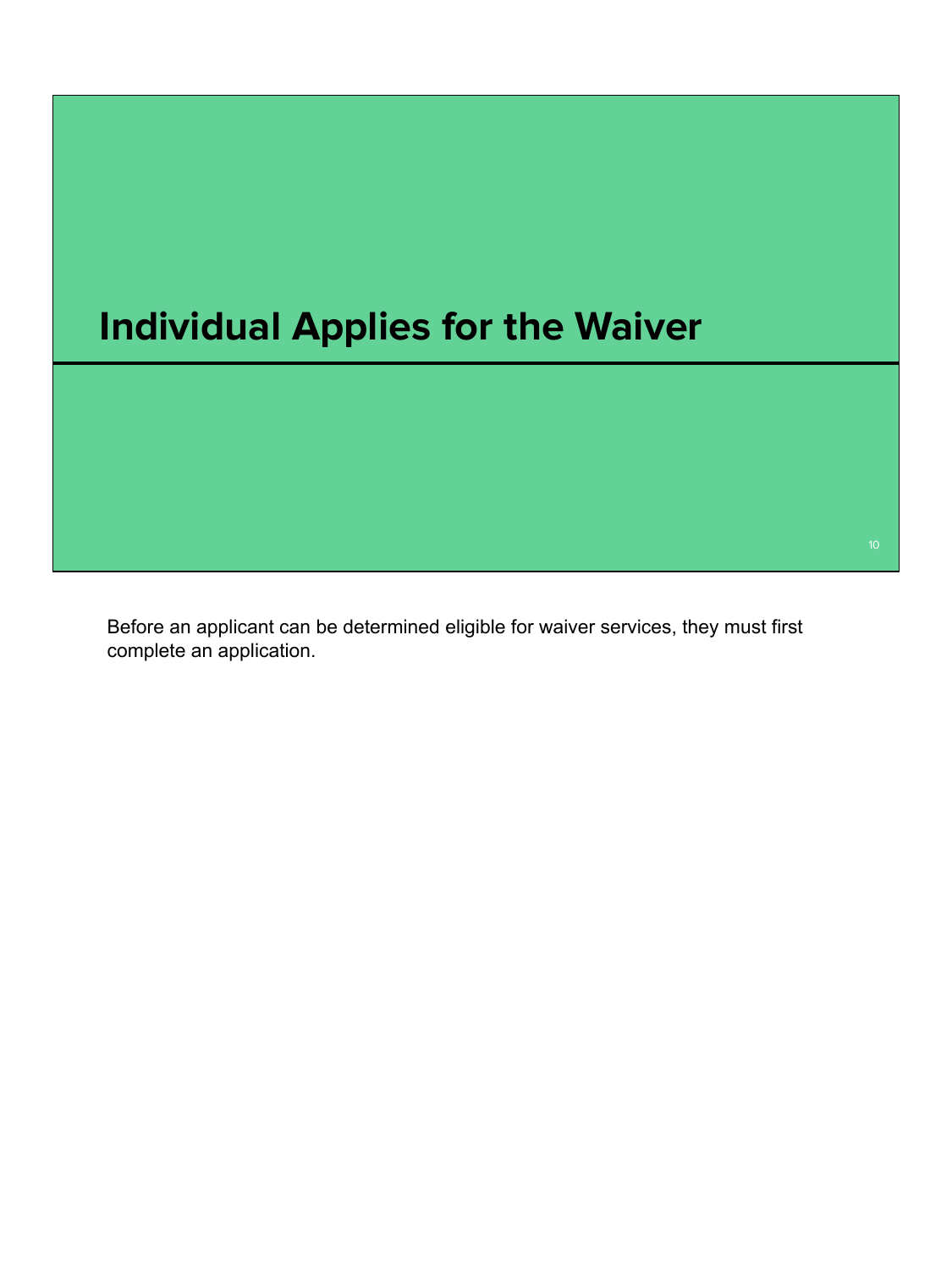## **Waiver Application**

- Applicant should contact the Benefits and Eligibility Specialist (BES) with questions.
	- Applicant may contact case manager.



The information on the Division's DD Participant Services and Eligibility webpage directs interested parties and applicants to contact the Benefits and Eligibility Specialist, or BES, if they have questions or concerns, or need help with the initial application process. However, case managers may also get calls asking for help. Case managers should be prepared to answer questions and provide the Supports Waiver Application Guide upon request. Case managers should refer interested parties and applicants to the area BES for questions related to subjects other than the application process.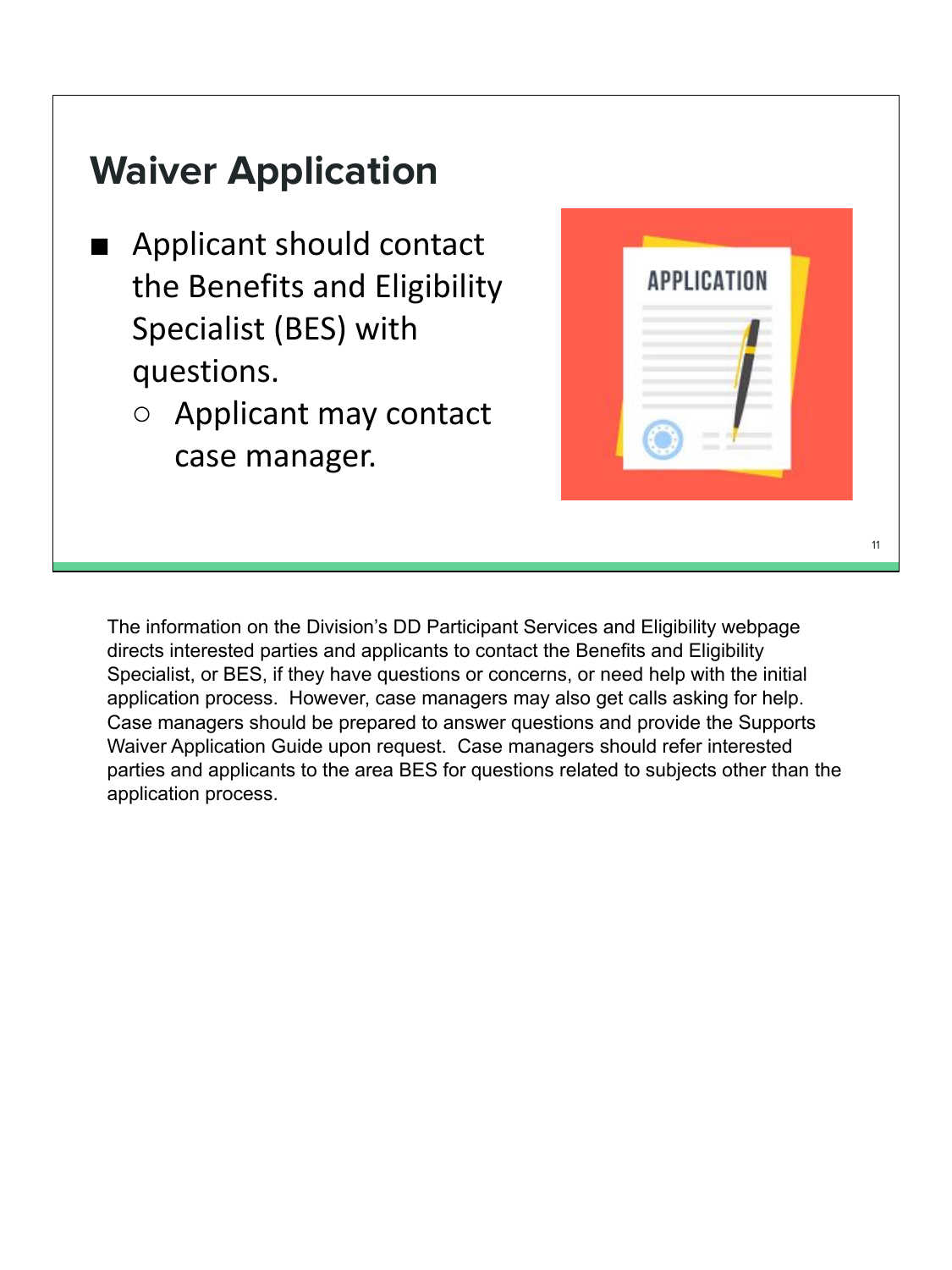

Applicants for the waiver must choose a case manager. Applicants are encouraged to take the time to interview case managers and ask questions about the case manager's caseload, experience, and communication strategies. Case managers should make themselves available to meet with applicants if they are accepting new participants to their caseload.

Once the applicant chooses a case manager, the applicant must complete a Case Management Selection Form and both the applicant and the case manager must sign and date the form. If the applicant has a legally authorized representative, the case manager should request a copy of the guardianship order at this time to ensure that the individual has the authority to act as the legally authorized representative. This document will be required, so it makes sense to obtain it early in the process.

The Division currently maintains a waitlist for the Supports Waiver, which means that even though an applicant may ultimately be determined eligible for DD Waiver services, they will have to wait for a funding opportunity to become available. Case managers should be up front with applicants about this situation.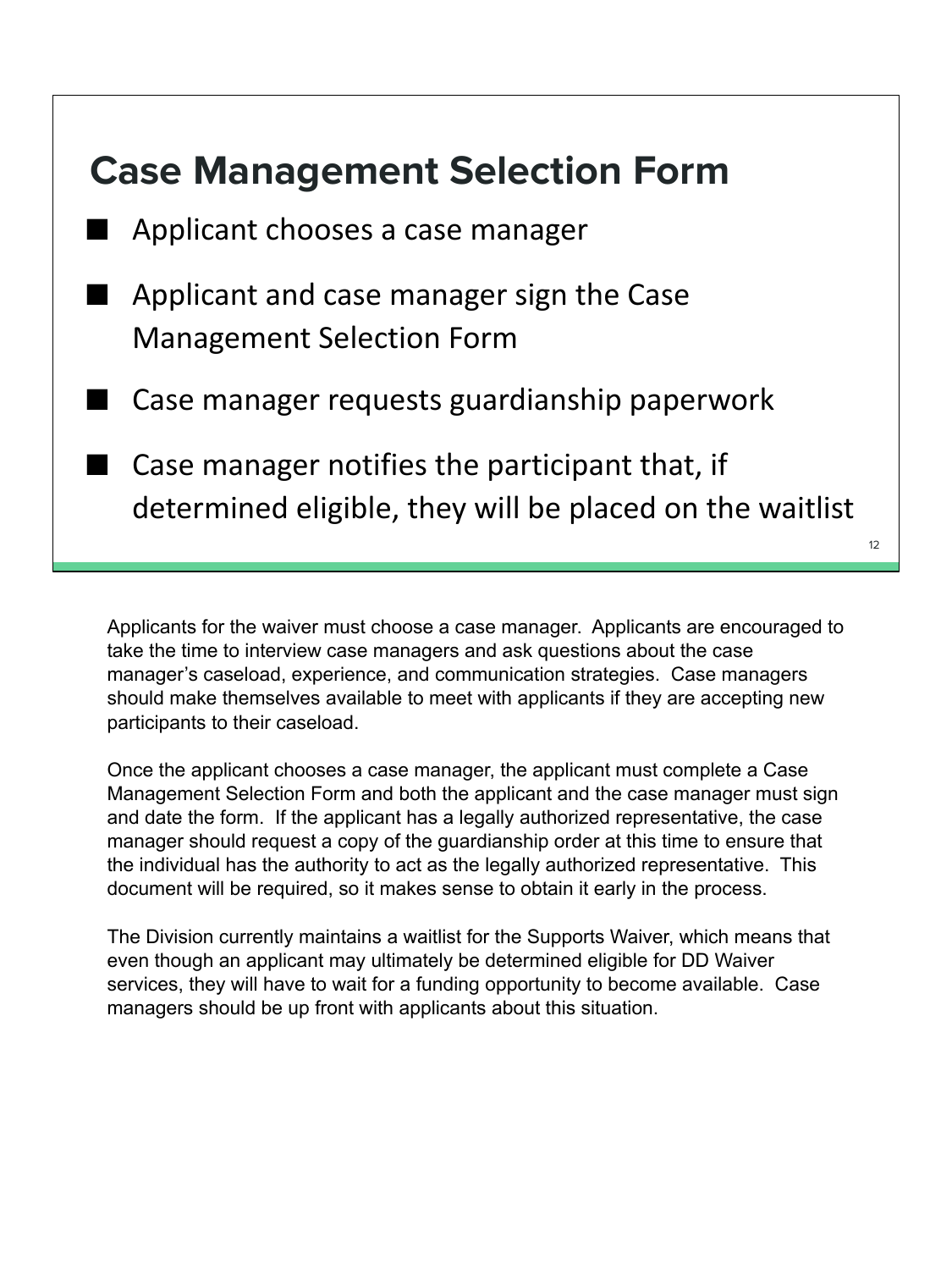## **Submitting the Application**



The case manager is responsible for submitting the participant's complete application and Case Management Selection Form.

13

The case manager is responsible for submitting the participant's application for services and the Case Managment Selection Form to the Division. Applications may be submitted to the area BES in a variety of ways, including mail, email, and fax. Before the case manager submits the forms, they should review the forms to ensure that the applicant has completed all sections of the form and signed as indicated. An incomplete form will cause a lag in the process. It is the case manager's responsibility to ensure that the applicant is able to navigate the process as smoothly as possible, and reviewing forms for accuracy is a simple step the case manager can take to support this outcome.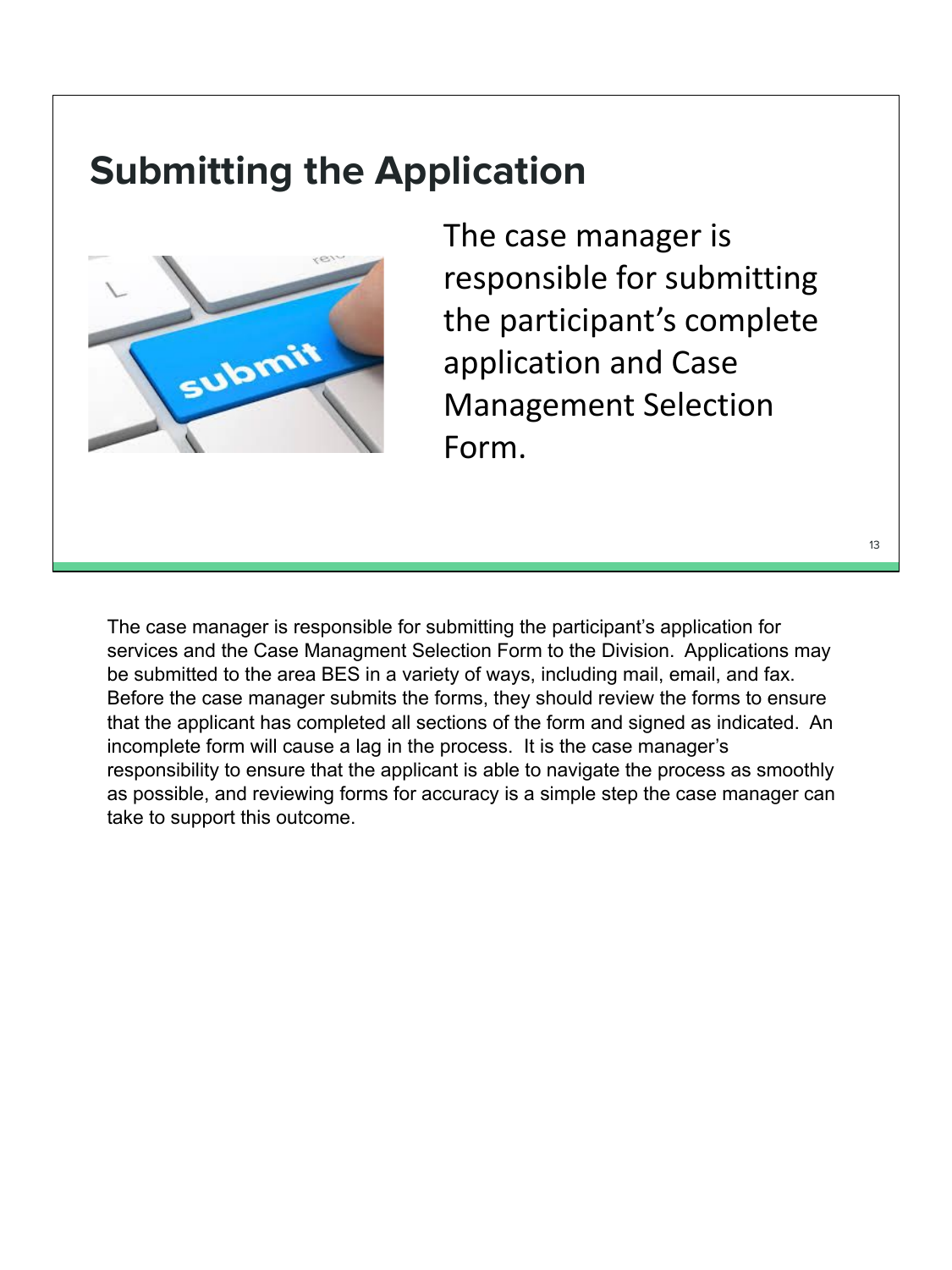

#### **Best Practice!**

Case managers should ensure their contact information is updated with the Division at all times. If not accepting new participants, case managers should notify the Division immediately via the credentialing email address at wdh-hcbs-credentialing@wyo.gov.

Participants often use the searchable provider list to find case managers in their area. The Division has often heard that applicants get frustrated when they try to contact a case manager, only to find that the contact information is incorrect, or the case manager isn't accepting new participants. Case managers should ensure their contact information, such as their phone and email address, are updated with the Division at all times. They can request changes to this information by submitting a Name and Address Change Form to the provider credentialing email address at wdh-hcbs-credentialing@wyo.gov. If the case manager isn't accepting new participants, they should notify the Division immediately via the credentialing email address so they can be removed from the searchable provider list.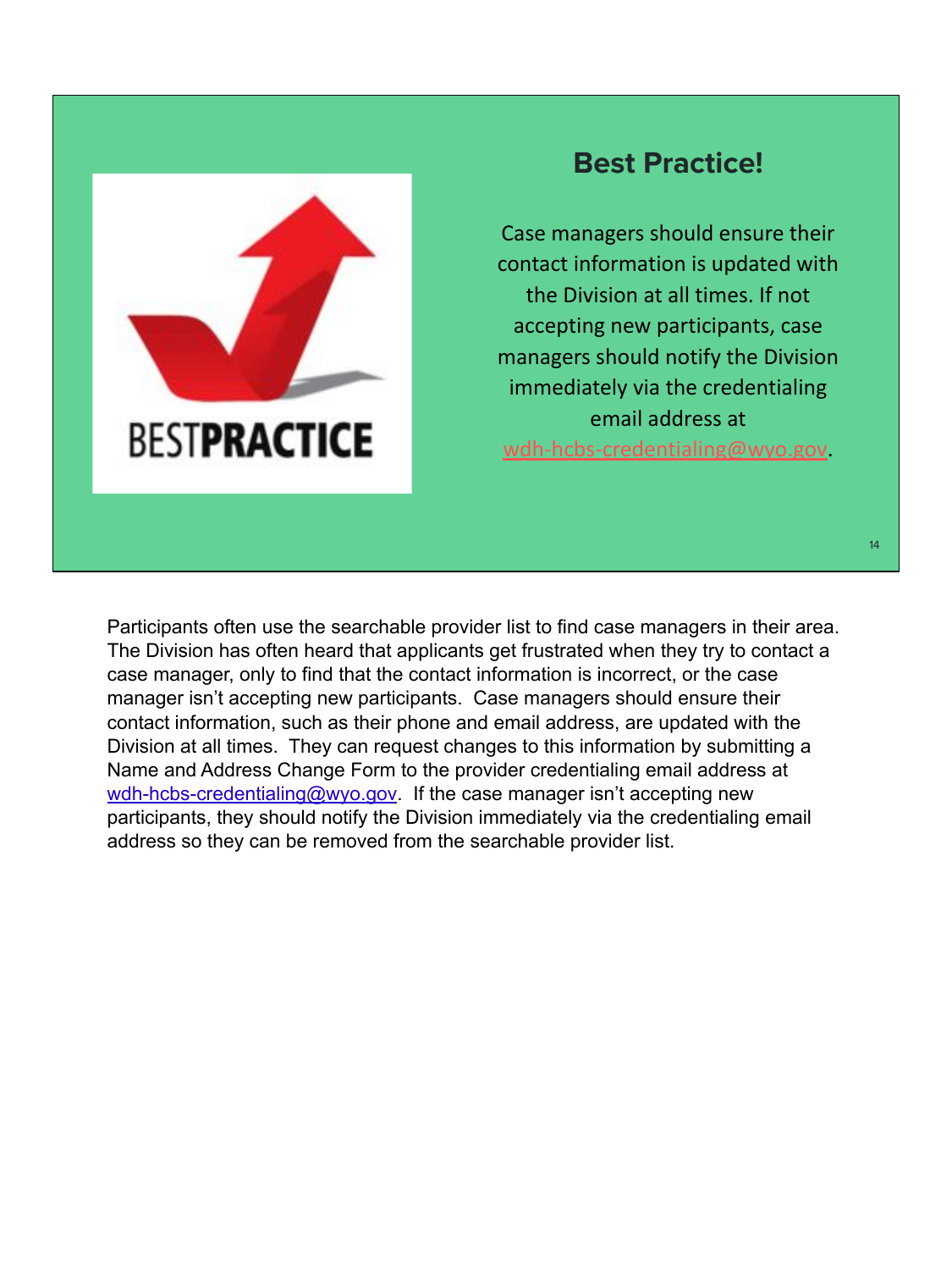## **Targeted Case Management**

- Case managers can be paid before the participant has waiver funding.
- A targeted case management (TCM) case must be established if an applicant is not a current Medicaid recipient.
- Case managers must help applicants connect with non-waiver services during the eligibility process.

Once a case manager is selected, they can be paid for the support they provide to the applicant throughout the eligibility process, and for ongoing support once an applicant is placed on the waitlist. Targeted case management, or TCM is a Medicaid State Plan service. Additional information on TCM can be found in the Comprehensive and Supports Waiver Service Index, under the Case Management Services definition.

Some case managers don't bill for TCM, and that is certainly their choice. However, even if a case manager chooses not to bill for the TCM service, they are still required to provide support and assistance to the participant throughout the eligibility process and while the participant is on the waitlist. A TCM case must be established if the applicant is not a current Medicaid recipient in order for required psychological assessments to be paid.

It is important for case managers to understand their obligations in supporting applicants during the eligibility process and once they are placed on the waitlist. This obligation includes linking people with non-waiver supports and services, conducting regular monitoring and follow-up, and providing crisis intervention and stabilization in situations requiring immediate attention or resolution.

To open a TCM case, open the Targeted Case Management screen in the Electronic Medicaid Waiver System (EMWS), which can be found under Waiver Links. The start date for a TCM case will be the first day of the month in which the case manager was selected.

15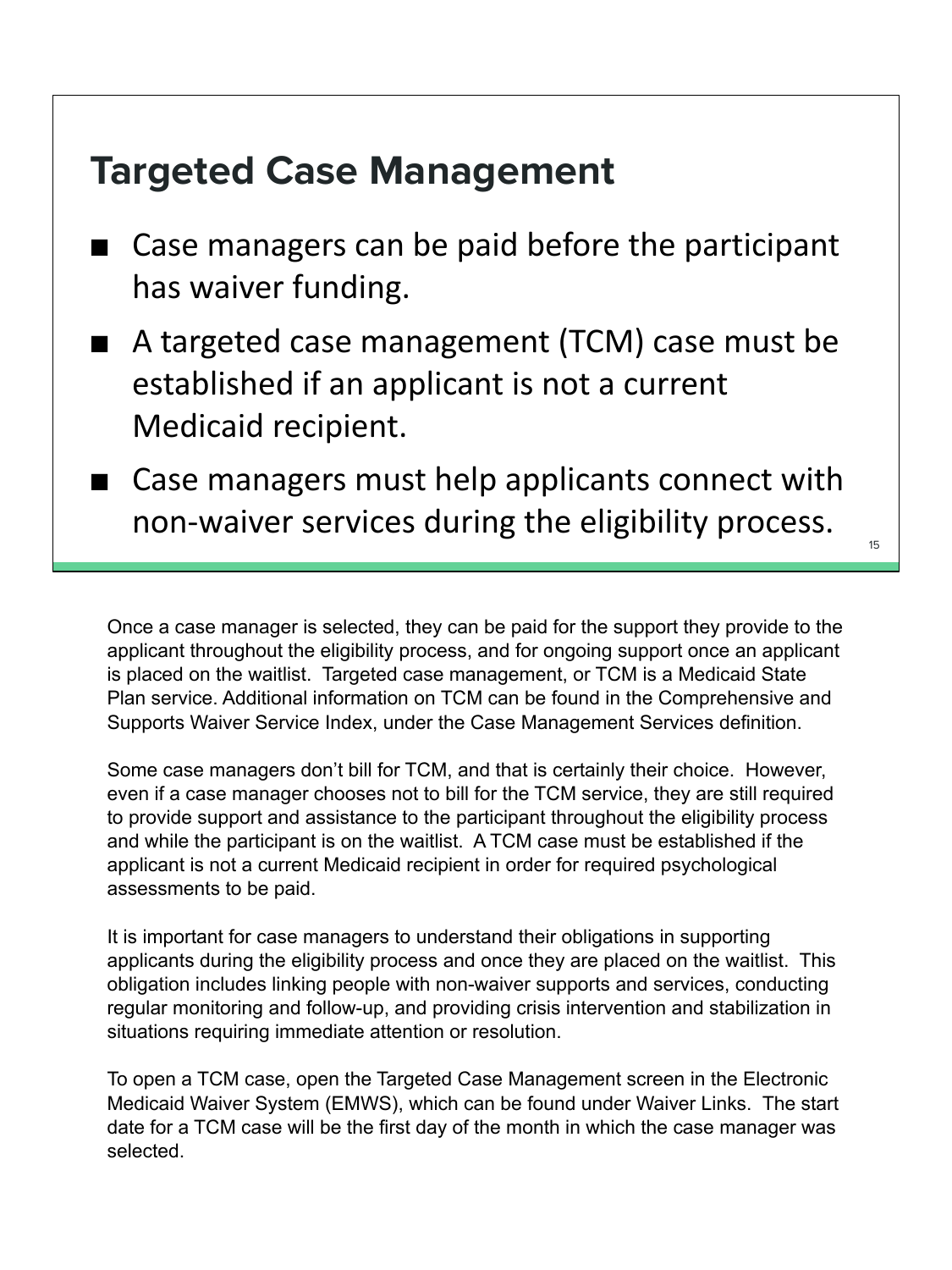### **Level of Care Assessment**

A critical federal requirement of home and community-based waiver programs is that participants of these programs must meet the same level of care as someone who needs institutional care, such as a skilled nursing facility or an intermediate care facility like the Wyoming Life Resource Center. Requirements for institutional level of care are established in Chapter 46, Section 6.

In order to demonstrate institutional level of care, applicants and participants with a developmental or intellectual disability are assessed using the LT104 assessment and applicants and participants with an acquired brain injury are assessed using the LT101 assessment.

For initial applicants, institutional level of care must be established before the next step in the eligibility process can occur. For current waiver participants, institutional level of care must be established annually.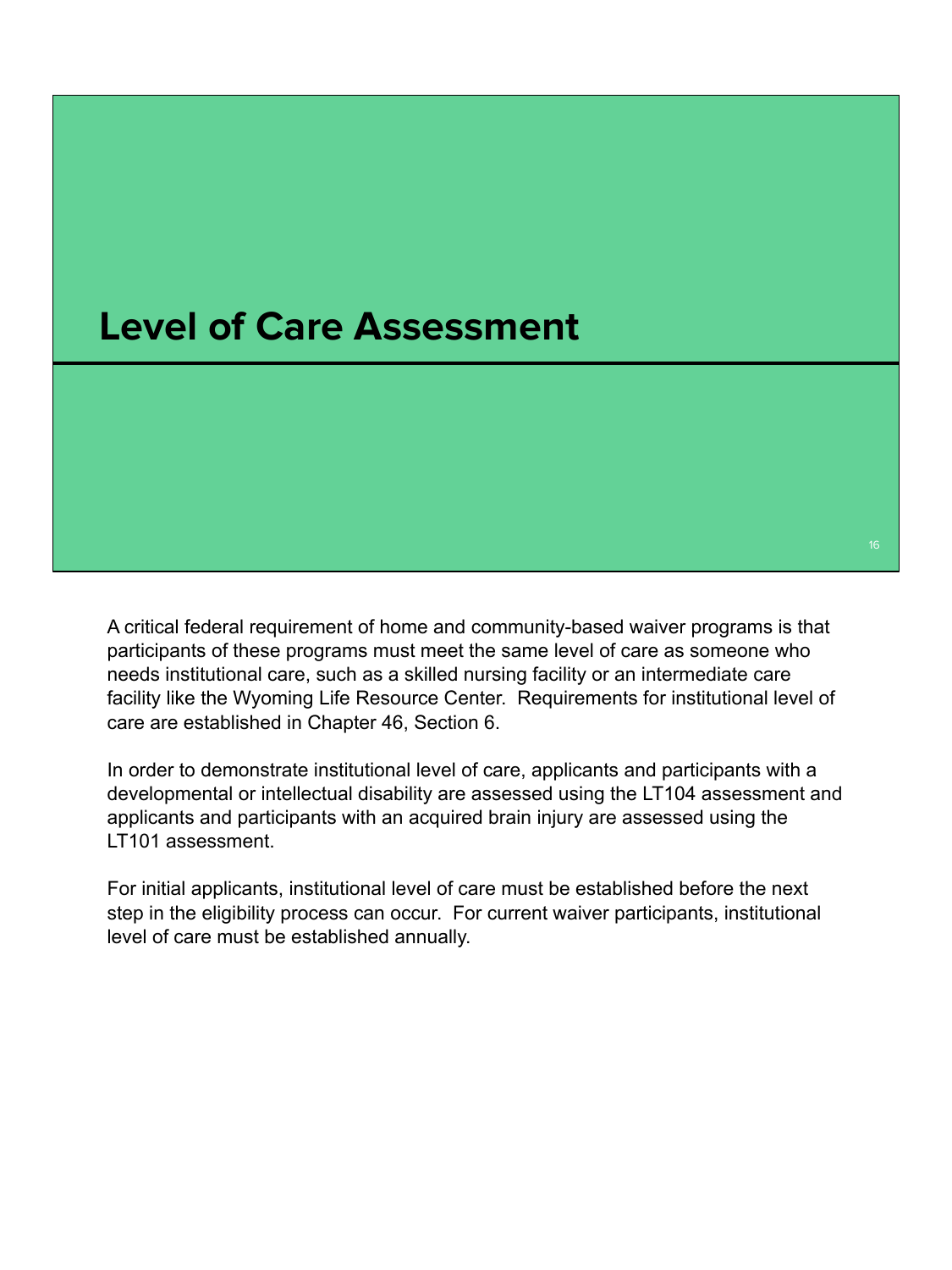## **LT104 Assessment**

- The LT104 assessment must be completed for individuals with an intellectual or developmental disability.
- Case managers must submit the initial LT104 within thirty (30) calendar days of being selected and annually thereafter once the participant is receiving services.
- $\blacksquare$  The LT104 form will be reviewed by the Division.  $\blacksquare$

If the applicant has a diagnosis of an intellectual or developmental disability, the case manager must complete and submit the LT104 assessment through EMWS within thirty (30) calendar days of being selected, and annually thereafter. Once the LT104 form is submitted in EMWS, a BES will review the assessment to determine if the participant meets the prescreening criteria for the waiver. For initial applicants, this assessment demonstrates presumed eligibility. When the case manager and plan of care team develop the IPC, the IPC must support the responses submitted in the LT104. In subsequent LT104 submissions, the case manager must be sure that their responses are supported by information included in the participant's IPC.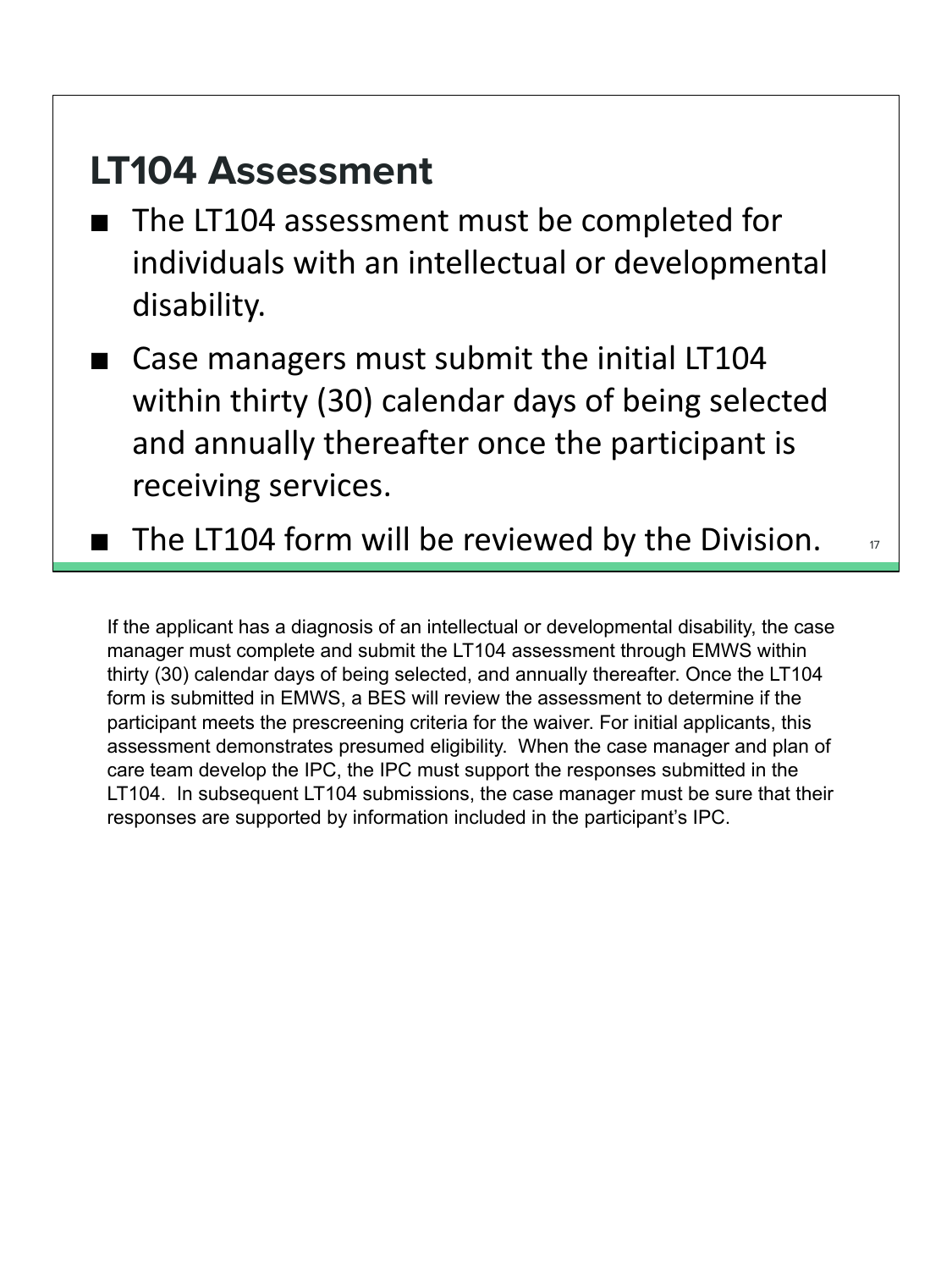## **LT101 Assessment**

- The LT101 assessment must be completed for an applicant with an acquired brain injury.
- For applicants, the LT101 must be completed by the Public Health Nurse within seven (7) calendar days of the participant being determined financially eligible.

If an applicant has a diagnosis of an acquired brain injury, a public health nurse (PHN) will administer an LT101 assessment. Case managers should remind the participant that a PHN will be contacting them to complete an assessment so the participant isn't surprised or confused when they are contacted.

For applicants, the case manager must ensure that the PHN has contacted the applicant and completed the LT101 form within 7 calendar days after the PHN has received the referral, which takes place after financial eligibility has been determined.

Reassessment is required every year once the participant is receiving services. The PHN has thirty calendar days to complete the reassessment once they receive notification that the reassessment is required.

18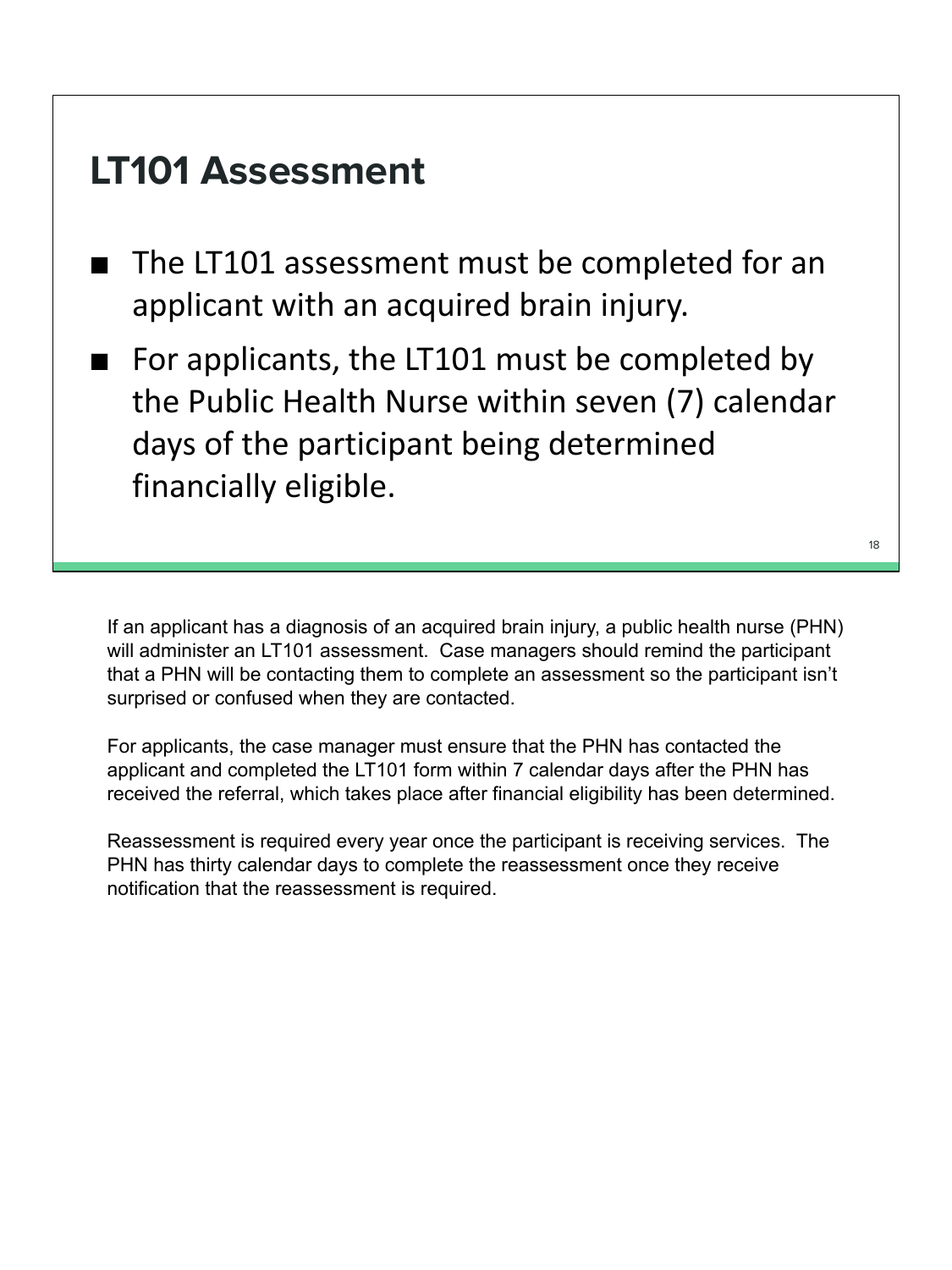

Financial eligibility is determined by the Long Term Care (LTC) Eligibility Unit as part of the initial eligibility process, and annually thereafter. Although this step in the process is not handled by the Division, the case manager still plays an important role in ensuring that the participant submits the required paperwork within the established timelines.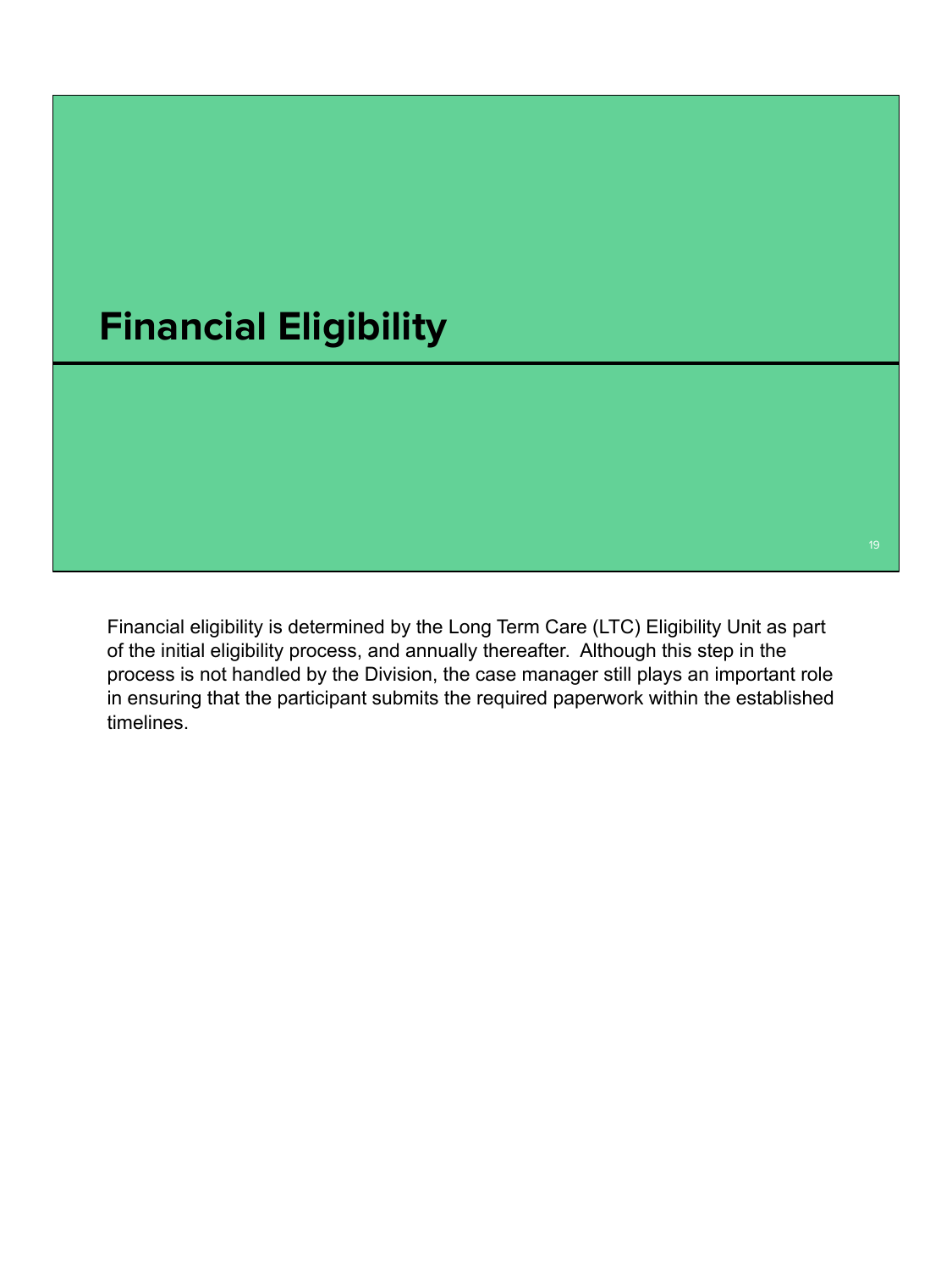## **Financial Eligibility**



- Once selected, case managers should support the applicant in submitting required financial eligibility paperwork to the LTC Eligibility Unit.
- Applicants have 30 calendar days after the financial task populates in EMWS to submit financial eligibility paperwork.

Case managers are responsible for supporting the applicant or participant in completing financial eligibility paperwork and gathering necessary supporting documentation and verifications. Although the case manager may not actually collect documentation or complete the application, the case manager should be available to answer questions and troubleshoot any areas of confusion or concern. When requested, the case manager should help the participant to submit the required financial eligibility paperwork to the LTC Eligibility Unit.

The financial task in EMWS populates in a different order for applicants who are assessed with the LT101 and LT104. For applicants who are assessed with the LT104, the financial task will populate after the LT104 is completed. For applicants who are assessed with the LT101, the financial task populates after the case manager is selected. The applicant has 30 calendar days after the financial task populates to complete and submit their paperwork, or the LTC Eligibility Unit will initiate closure of the case. The case manager must ensure that the applicant is aware of the timeline.

Subsequent determination of financial eligibility will occur annually.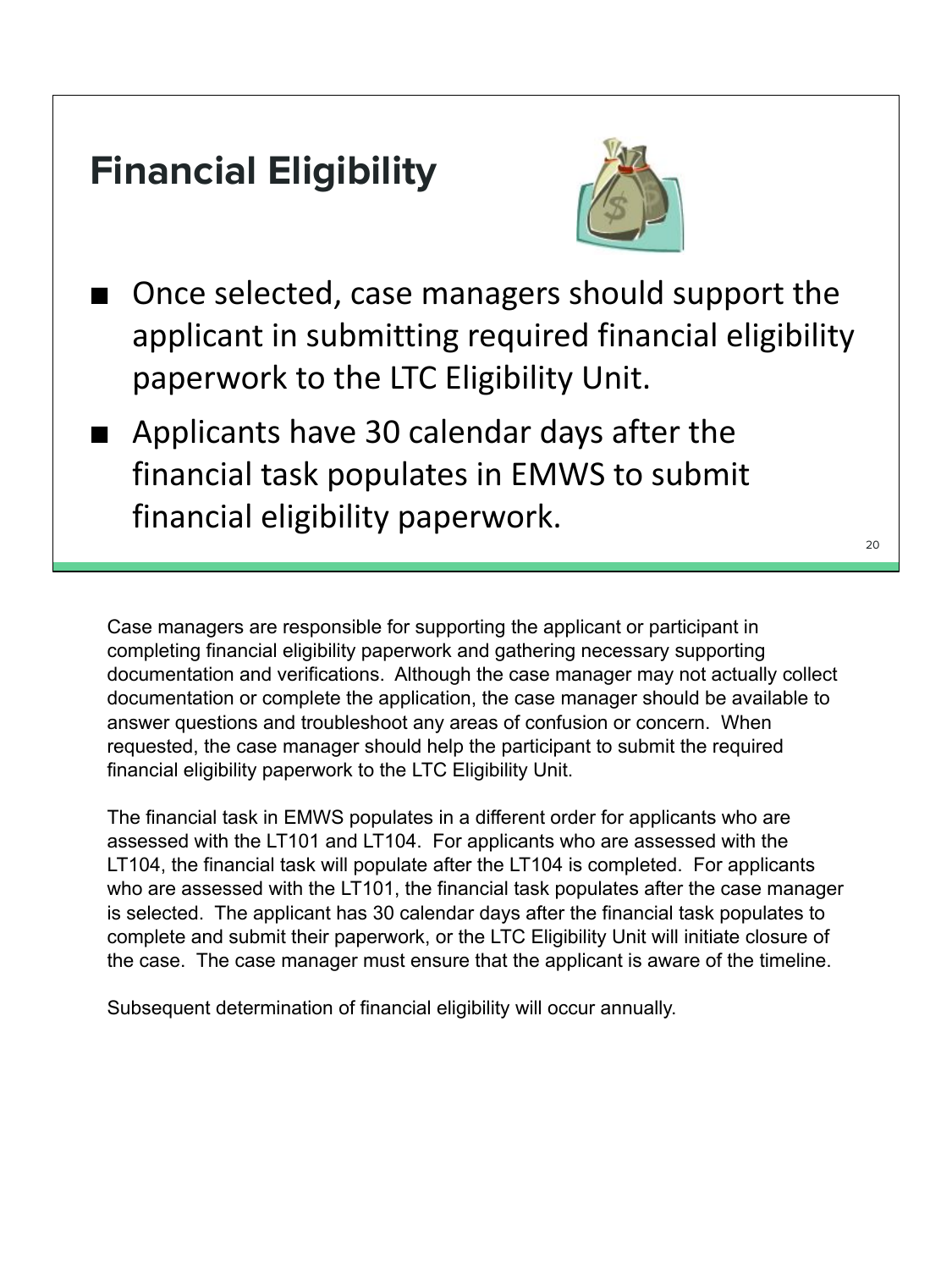

#### **Best Practice!**

Case managers should contact the Long Term Care Eligibility Unit to ensure a financial eligibility packet is sent to the applicant or participant.

During the initial eligibility process, applicants have a lot of information coming at them from all directions. Case managers should ensure that the applicant has contacted the LTC Eligibility Unit to request their financial eligibility packet. Once a participant is receiving waiver services, case managers should receive notification in EMWS that the participant is due for redetermination of financial eligibility. Case managers should remind the participant or legally authorized representative of the importance of completing and submitting financial paperwork, and provide support when needed. If the applicant or participant hasn't received a financial eligibility packet, or isn't sure if they have, case managers should contact the LTC Eligibility Unit to ensure a packet has been sent.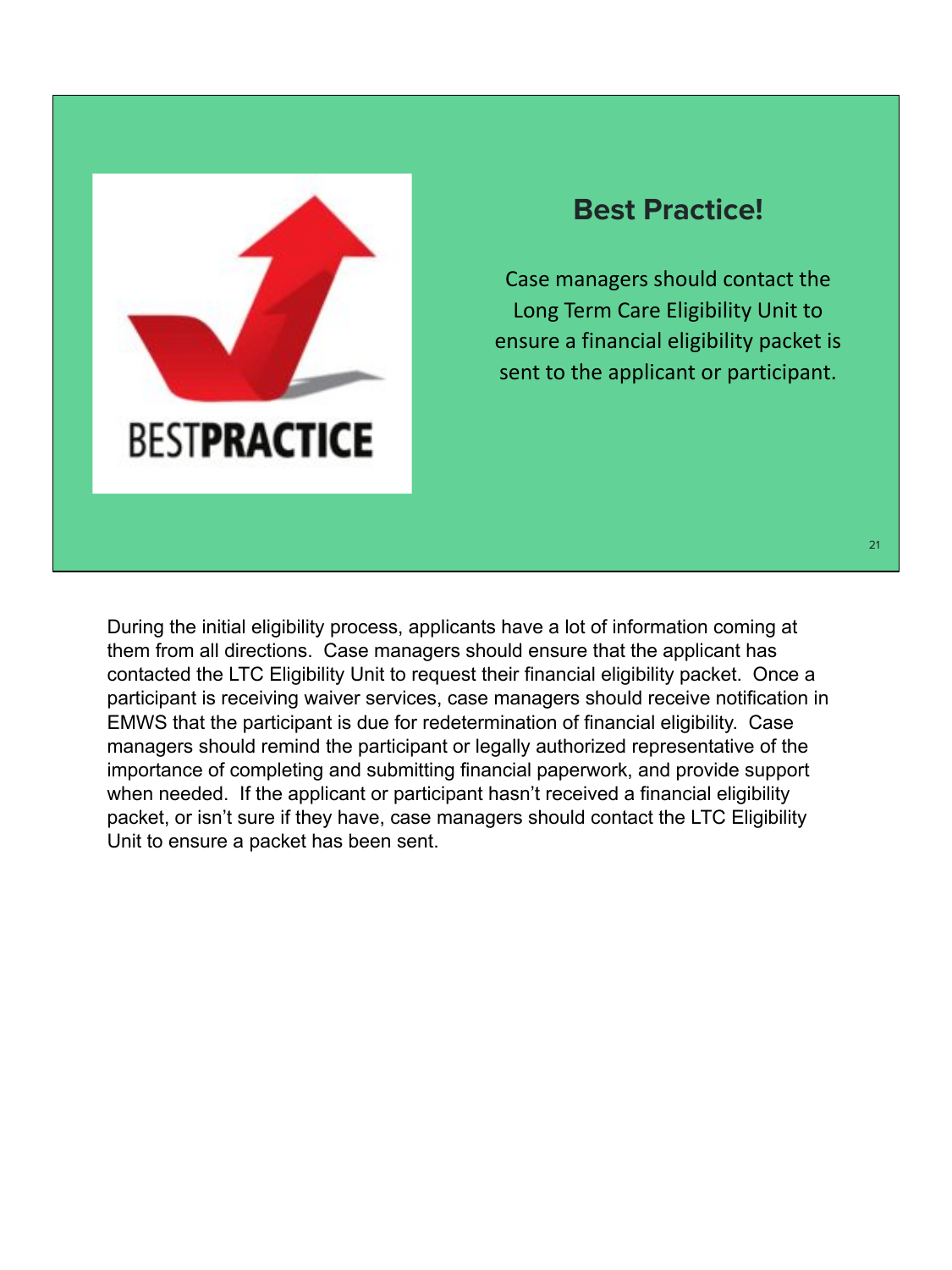

In order for an applicant to be determined eligible for waiver services, they must meet specific clinical criteria. Requirements for clinical eligibility are established in Chapter 46, Section 7. The applicant cannot pursue clinical eligibility determination until they have been determined financially eligible for waiver services.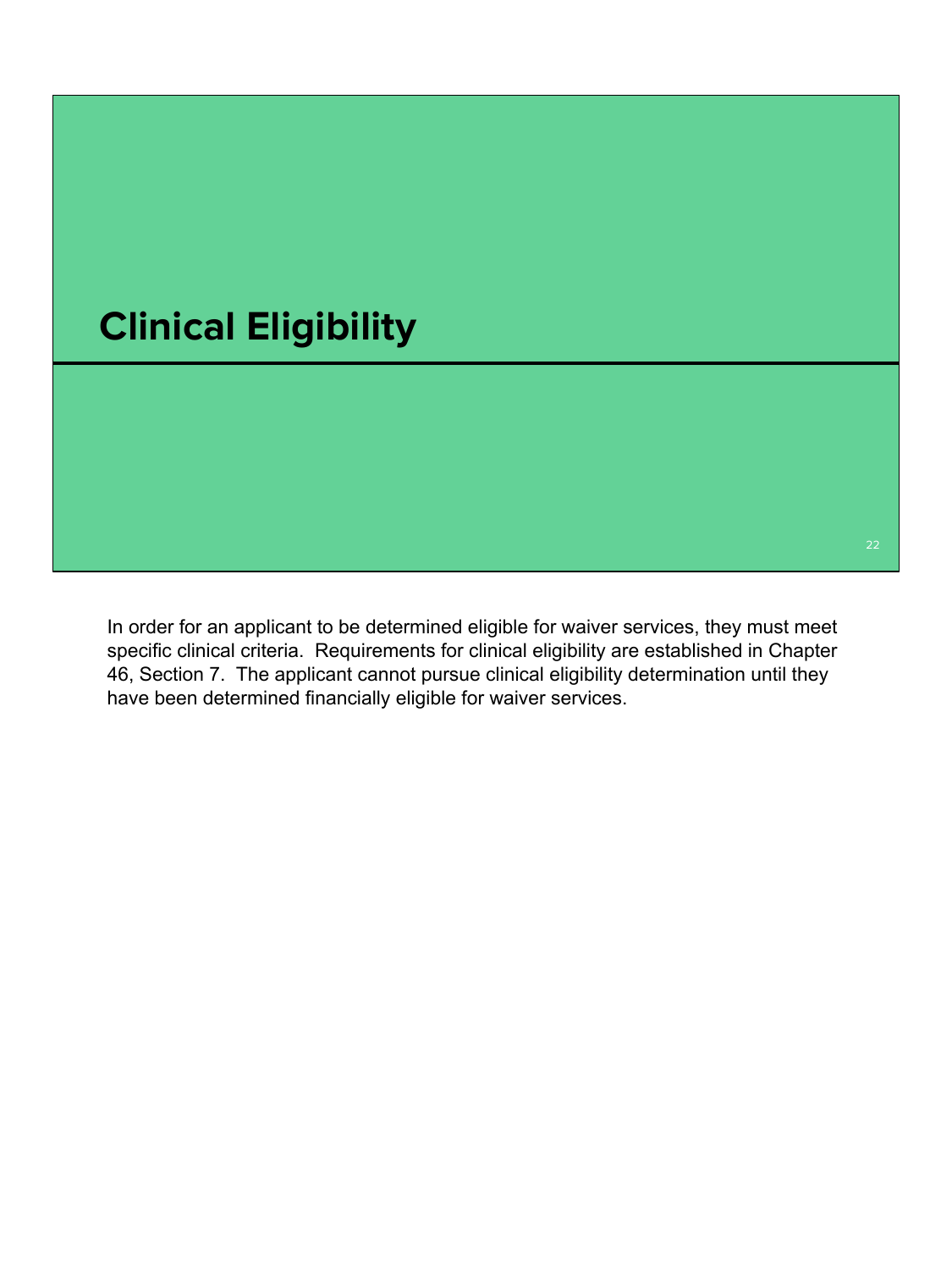## **Clinical Eligibility Criteria**

- The psychological evaluation or neuropsychological evaluation must demonstrate that one (1) of the diagnoses are met:
	- An intellectual disability;
	- A developmental disability or a related condition; or
	- $\circ$  An acquired brain injury (ABI).

23

In order to be determined clinically eligible for waiver services, an applicant must have a diagnosis of an intellectual disability, a developmental disability, or an acquired brain injury (ABI). A psychological evaluation will be used to demonstrate the developmental or intellectual disability diagnosis. A neuropsychological evaluation will be used to demonstrate an ABI diagnosis, which must meet the definition of an ABI established in Chapter 1 of the Department of Health's Medicaid Rules.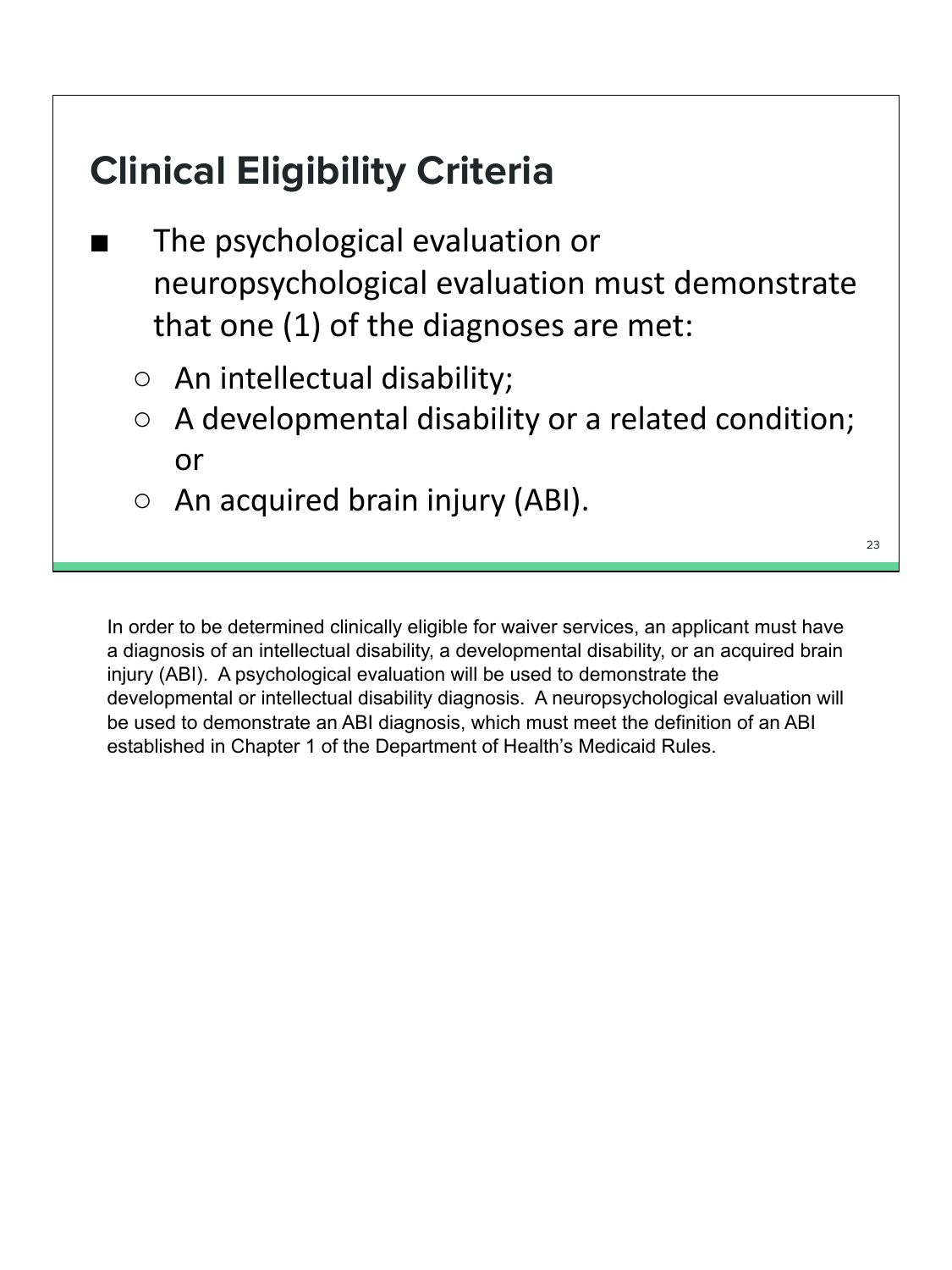## **Case Manager Responsibilities**

- Schedule psychological and neuropsychological evaluation with Medicaid enrolled clinicians who are conflict-free.
- Submit signed evaluations to the Division.
- Schedule subsequent psychological and neuropsychological evaluations as required.

Case managers are responsible for scheduling the appropriate clinical evaluation based on the participant's diagnosis. Case managers must ensure that the evaluation is scheduled with a Medicaid enrolled psychiatrist, neurologist, or clinical psychologist who is licensed in Wyoming and free of conflicts with other providers chosen by the participant. Additionally, case managers should remind the clinician that all required assessment scores must be included in the evaluation. Required scores are outlined in guidance documents that provide more information on the specific criteria that the evaluations must demonstrate. These documents are available on the DD Providers and Case Managers page of the Division website, under the *DD Case Manager and Provider Reference Materials* toggle.

Once the evaluation is complete, the case manager must upload the evaluation report into EMWS. The case manager must ensure that the report is signed and contains the required information that is outlined in the guidance documents provided by the Division.

Psychological evaluations do not need to be repeated unless there is a significant change in the participant's condition or the Division requests an update to the evaluation. A subsequent psychological evaluation must be approved by the Division before it is scheduled. A neuropsychological evaluation is required every five years and must also be approved by the Division before it is scheduled.

The Division may request another psychological or neuropsychological evaluation at any time.

 $24$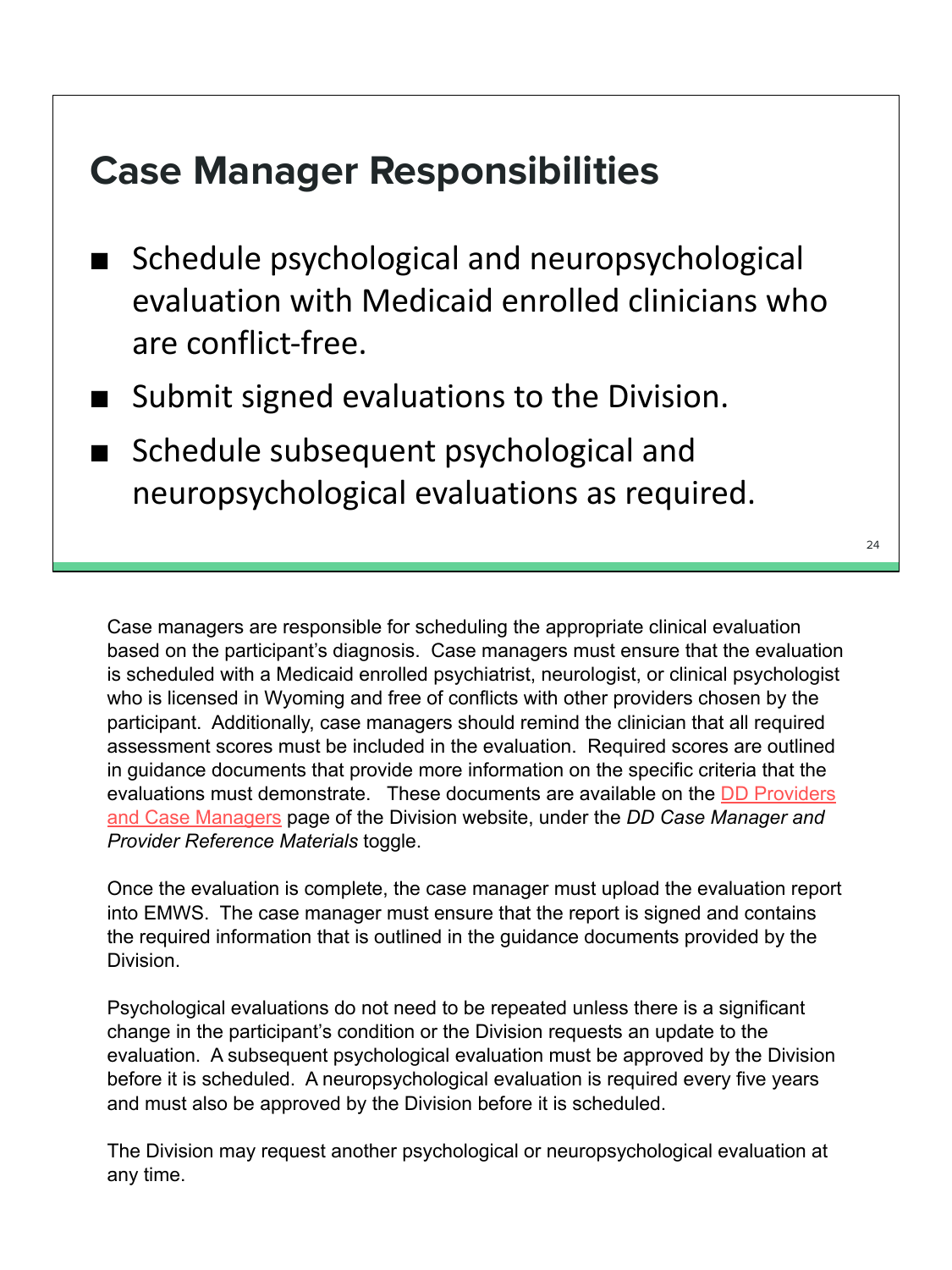## **Billing for Psych Services**

- The case manager uploads the assessment report and the invoice.
- The BES creates the billing span.
- The case manager notifies the clinician of the date they can bill, using billing code T2024.

Once a case manager uploads the signed psychological or neuropsychological evaluation into EMWS, the system will prompt the case manager to upload the invoice for the assessment. Once the invoice is uploaded, the BES will create a billing span for the clinician to use, and send a task back to the case manager via EMWS. When the case manager receives the task that includes the billing span, the case manager must notify the clinician that they may now bill for the evaluation, using the date of the evaluation and the the T2024 billing code.

If the case manager doesn't notify the clinician that the billing date has been created, the clinician will not know that they are cleared to bill for the assessment.

 $25$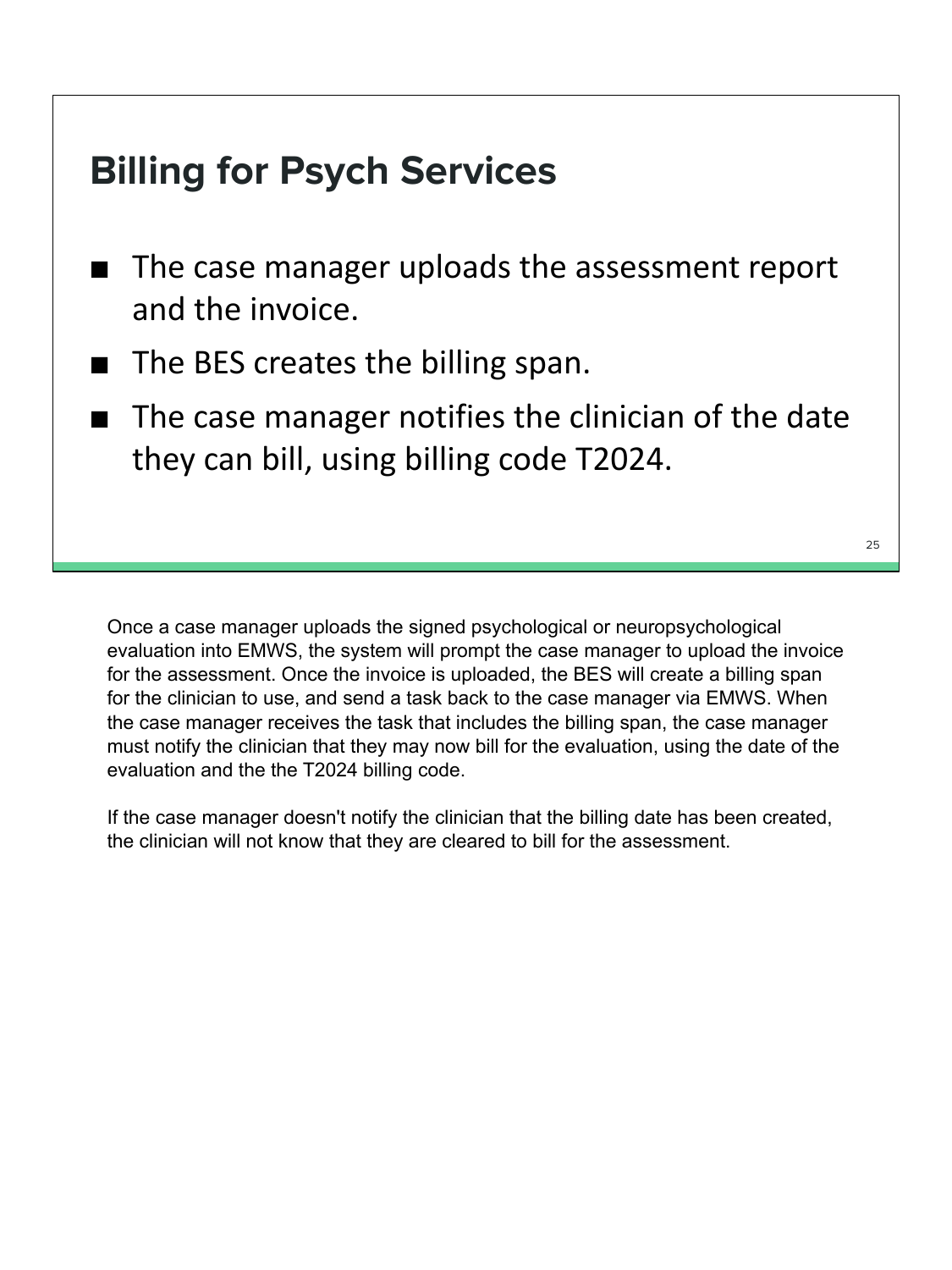## **Inventory for Client and Agency Planning (ICAP)**

The Inventory for Client and Agency Planning (ICAP) is a nationally standardized assessment tool that estimates an individual's adaptive functioning and the extent to which behavior challenges may limit their inclusion in various settings. ICAP scores are used by the Division to determine eligibility and funding for Comprehensive Waiver services. The Division contracts with the University of Wyoming Institute for Disabilities (WIND) to conduct ICAP interviews for initial, emergency, and continuing eligibility. The ICAP is the final step in the eligibility process. The assessment must be completed every five years, or more frequently at the option of the Division. ICAP requirements are established in Chapter 46, Section 8.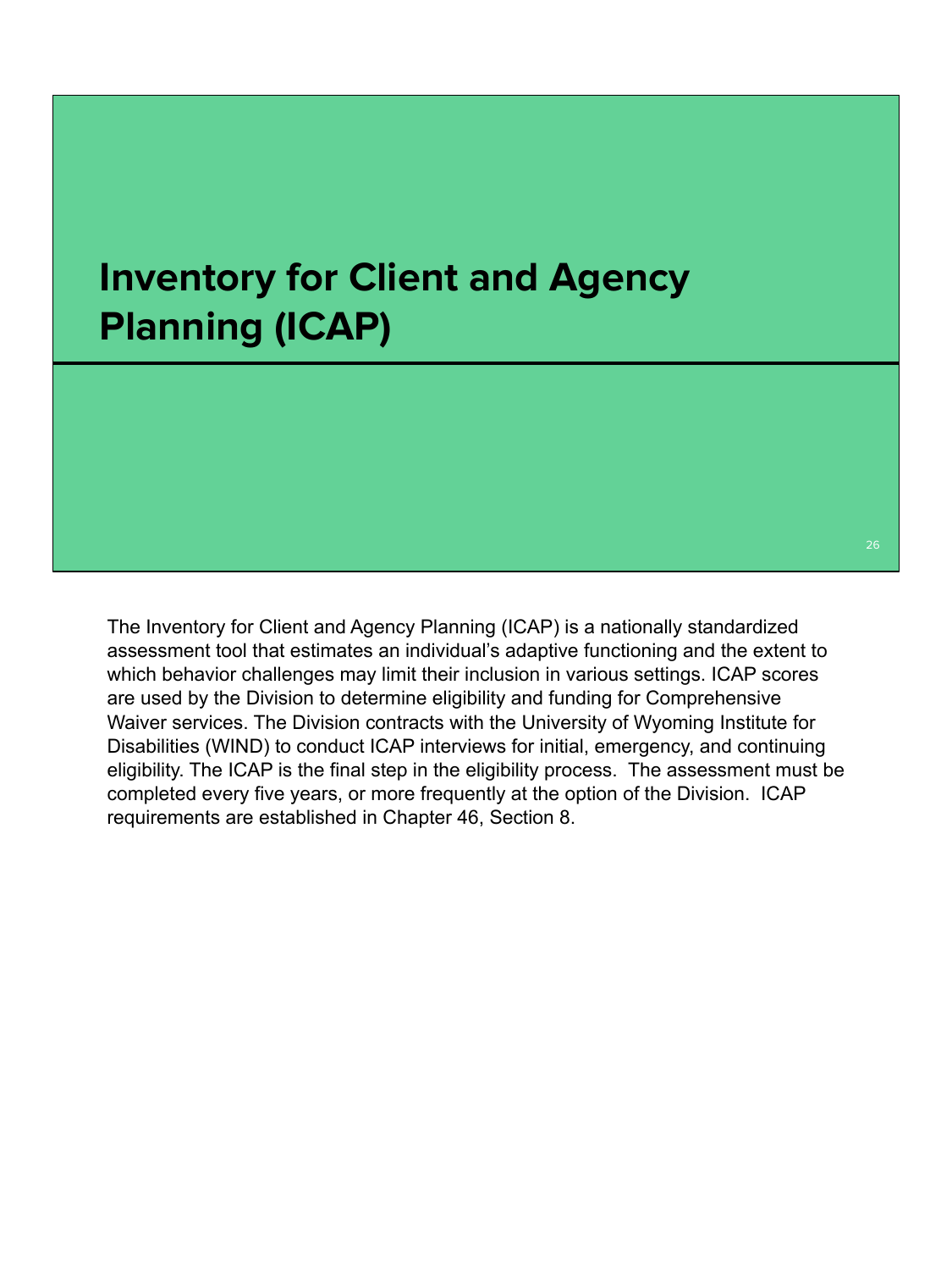## **ICAP**

- The case manager will complete the ICAP Authorization form, including signature and date.
- Respondents can be chosen by the legally authorized representative, applicant or participant, and the case manager.
- Case managers may be respondents *only* as a last resort and as approved by the Division.

27

The case manager must complete the ICAP Authorization and Information form, which includes the identification of at least two respondents who have had contact with the applicant or participant during the past three (3) months and who know their support needs. Respondents should reflect as many environments as possible.

Respondents can be chosen by the legally authorized representative, applicant or participant, and the case manager. Parents and legally authorized representatives can be respondents, but case managers may be respondents *only* as a last resort and as approved by the Division.

The form must be signed and dated by the case manager and the applicant or participant, or their legally authorized representative. The case manager must upload the form in EMWS, at which point WIND will be notified that an ICAP assessment needs to be conducted.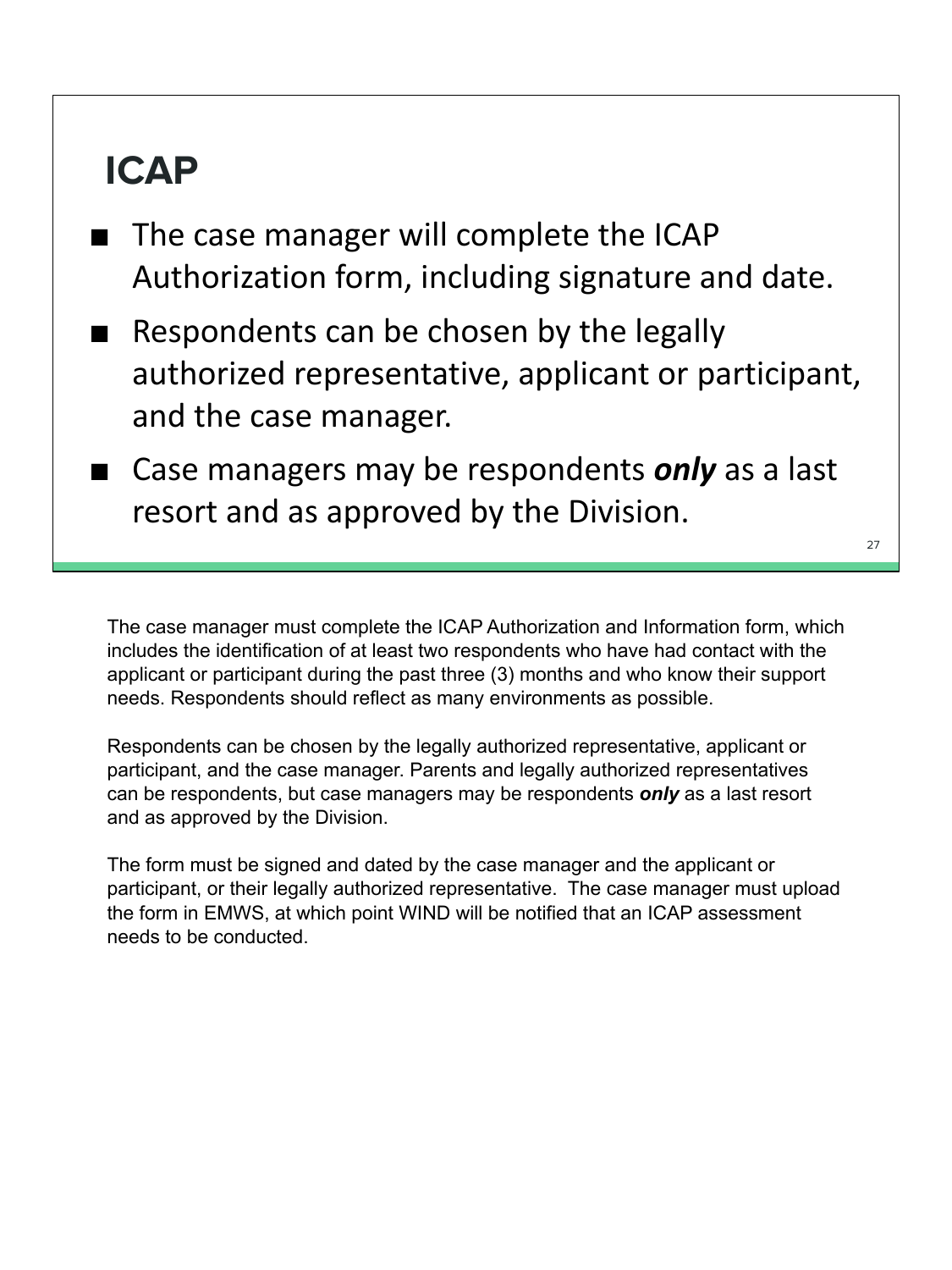

Once the eligibility process is completed, the Division will make a final determination on the participant's eligibility for waiver services.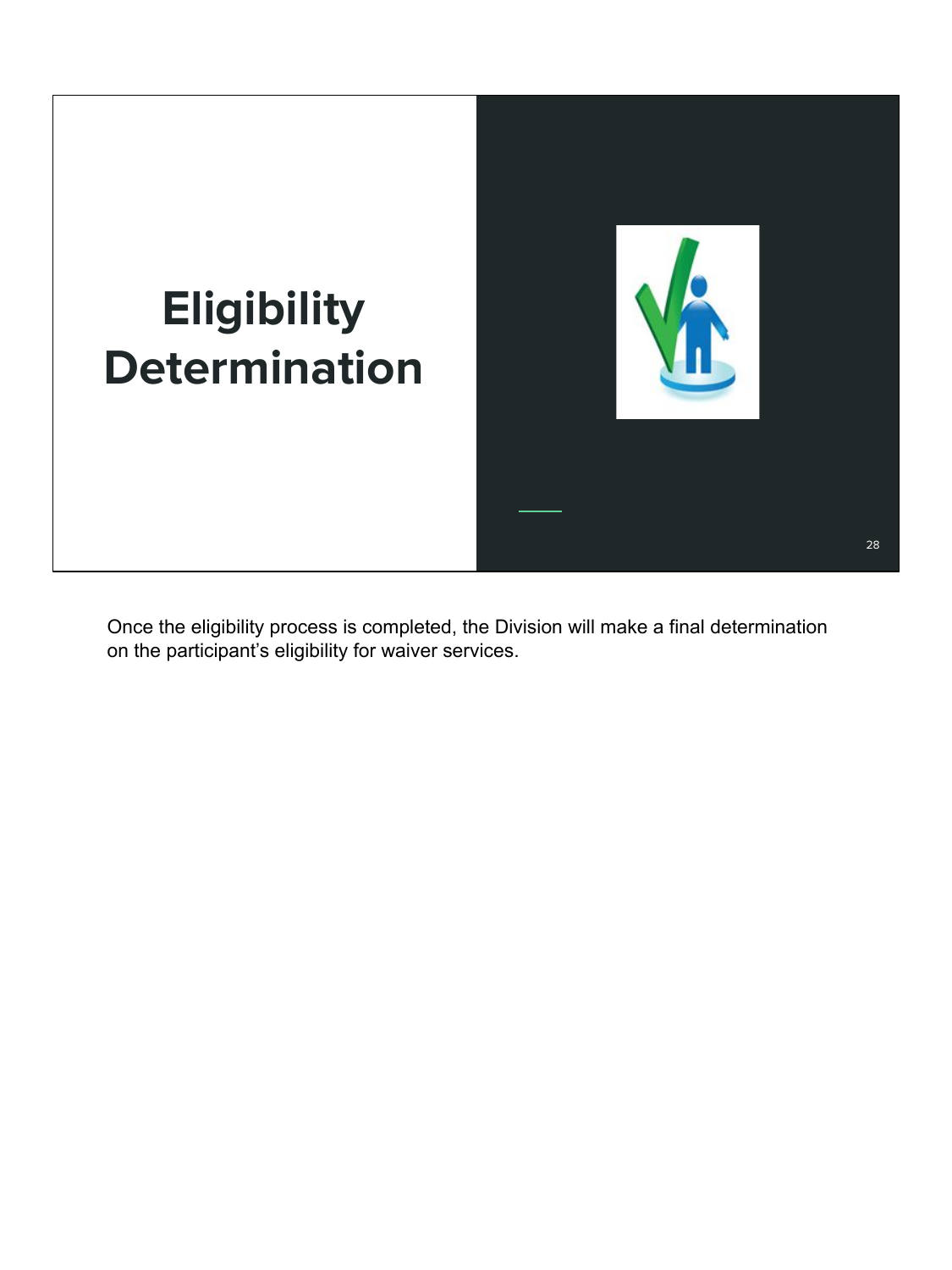## **Eligibility Determination**

■ Applicant may be determined ineligible

- Case manager may assist the applicant to request a reconsideration or fair hearing
- Applicant may be determined eligible
	- $\circ$  Applicant will receive a letter notifying them that they have been placed on the waiting list

If an applicant does not meet eligibility criteria outlined in Chapter 46, Section 4, they may be determined ineligible. If an applicant is determined to be clinically or financially ineligible for Supports Waiver services, they will receive a denial of eligibility letter from the Division. If the applicant disagrees with the decision, they may request a reconsideration. Although the case manager can support the applicant in writing a request for reconsideration, the request must come from the applicant. A request for reconsideration must include documentation that supports at least one (1) of the following conditions:

- Information presented was misrepresented;
- Information was not represented to the fullest extent needed;
- There was a misapplication of standards or policy; or
- The criteria was misunderstood.

A request for reconsideration must be submitted within thirty (30) calendar days of the date of the applicant's denial letter. An applicant may also request a fair hearing. Information on how to request a fair hearing will be included in the participant's denial letter.

As established in Chapter 46, Section 5 a **participant** may be determined ineligible if they do not continue to meet clinical or financial eligibility, or if they move to a different state. If an applicant or participant is determined ineligible, the Division will notify them of their right to an administrative hearing. The case manager is responsible for answering questions related to the reconsideration and administrative hearing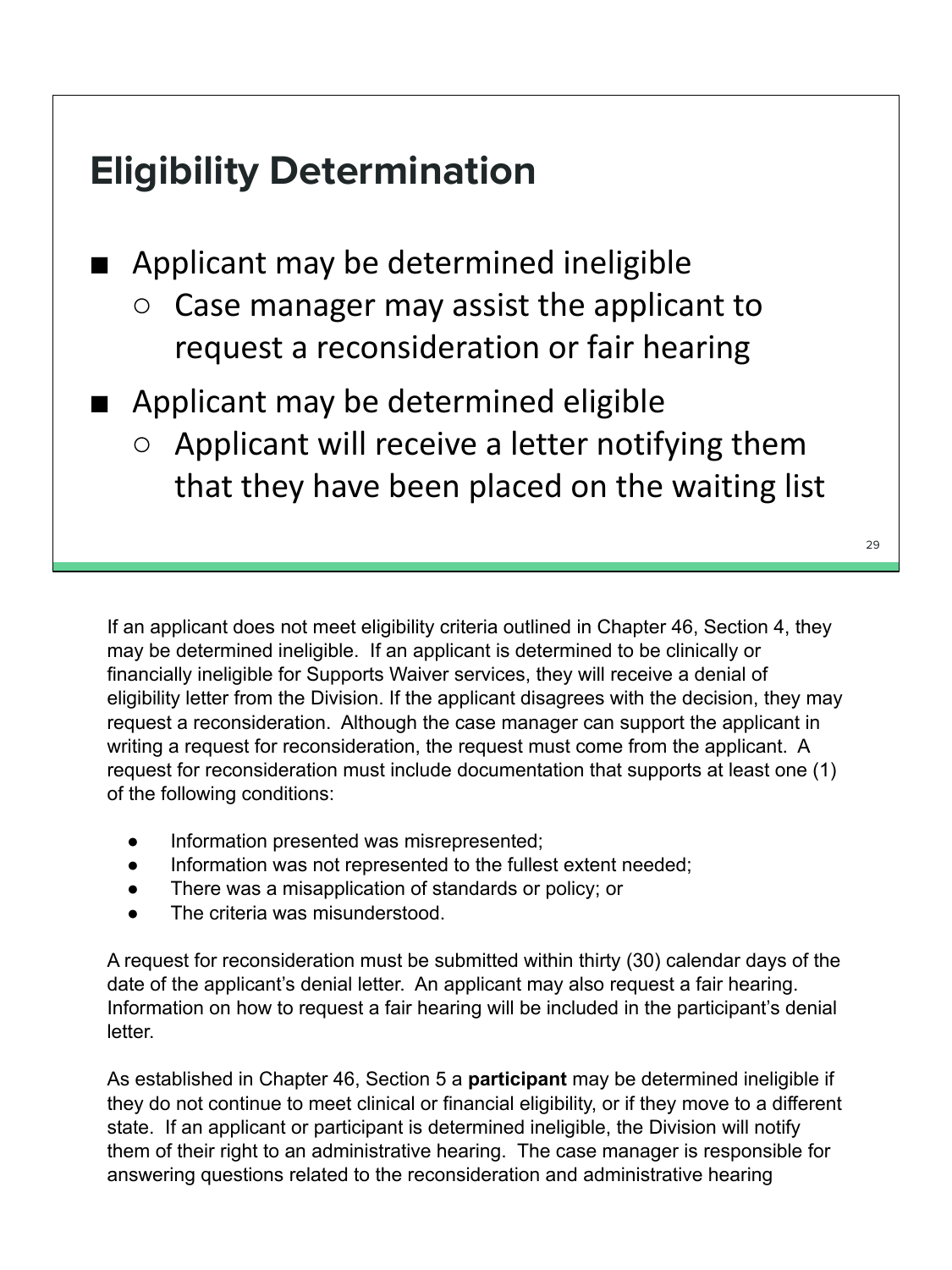process, and must submit the participant's request within thirty calendar days of the notification of ineligibility.

If an applicant is determined eligible, they will receive notification that they have been placed on the waitlist. Being placed on the waitlist means that the applicant is eligible, but they need to wait until there is funding available to begin receiving services.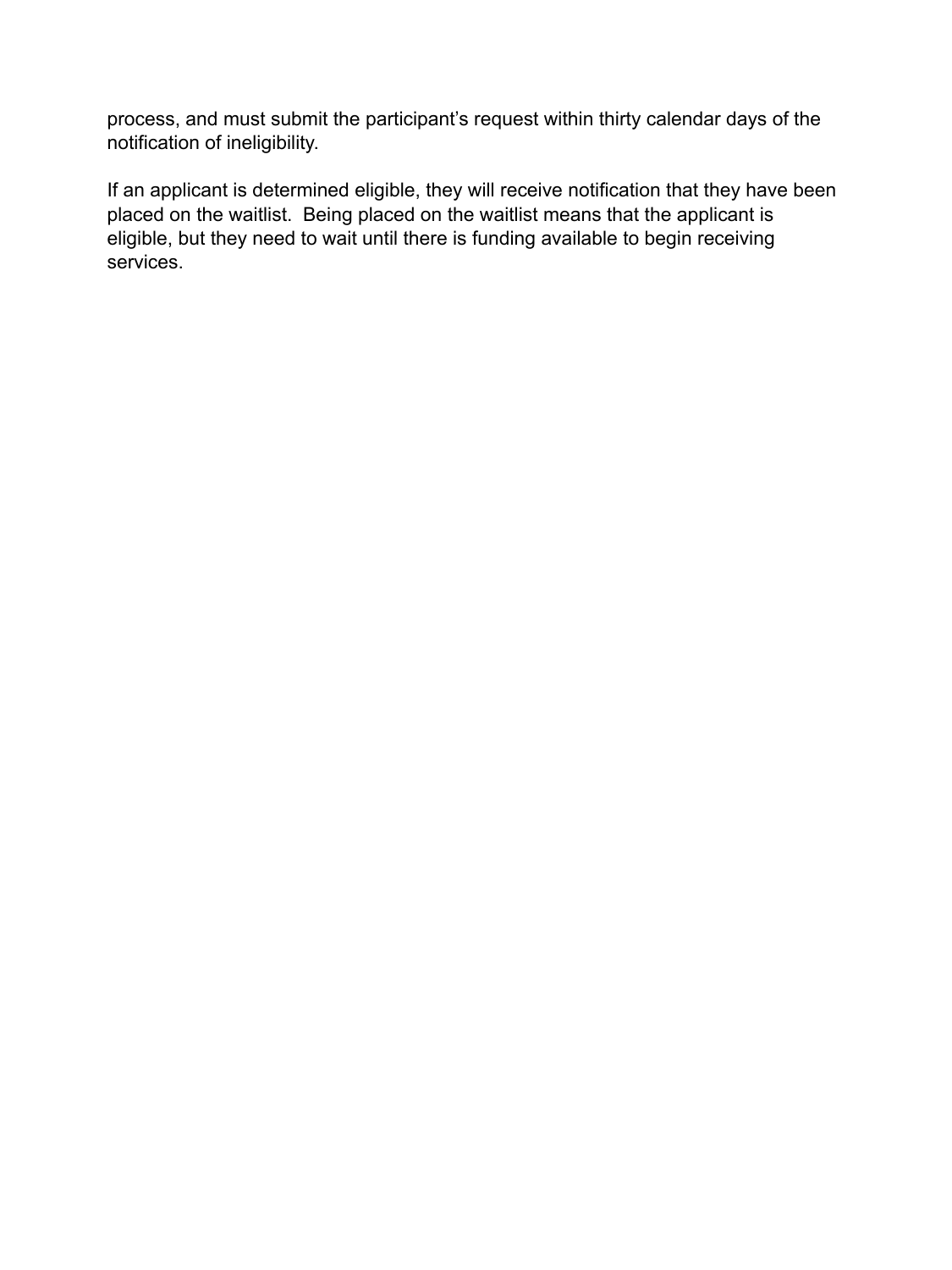## **Individuals on the Waitlist**

- Case managers continue to assist individuals in the following ways:
	- Obtaining other non-waiver resources ;
	- $\circ$  Checking on the individual;
	- Providing crisis intervention and stabilization; and
	- Updating contact information in EMWS.

An individual who is placed on the waitlist may be waiting for services for several years. Case managers must continue to assist and support them by helping them access non-waiver resources, such as services through the Division of Vocational Rehabilitation and local service organizations. Case managers must check in on the individual on a regular basis to ensure they are still interested in waiver services. Case managers must be able to provide crisis intervention and stabilization should a situation requiring immediate attention or resolution arise. Remember, the case manager can bill TCM for services provided while the individual is on the waitlist.

As established in Chapter 45, Section 9(d) of the Department of Health's Medicaid Rules, case managers must keep each individual's contact information accurate and updated in EMWS, even if they are on the waitlist. The Division uses the contact information in EMWS to send important communications to individuals.

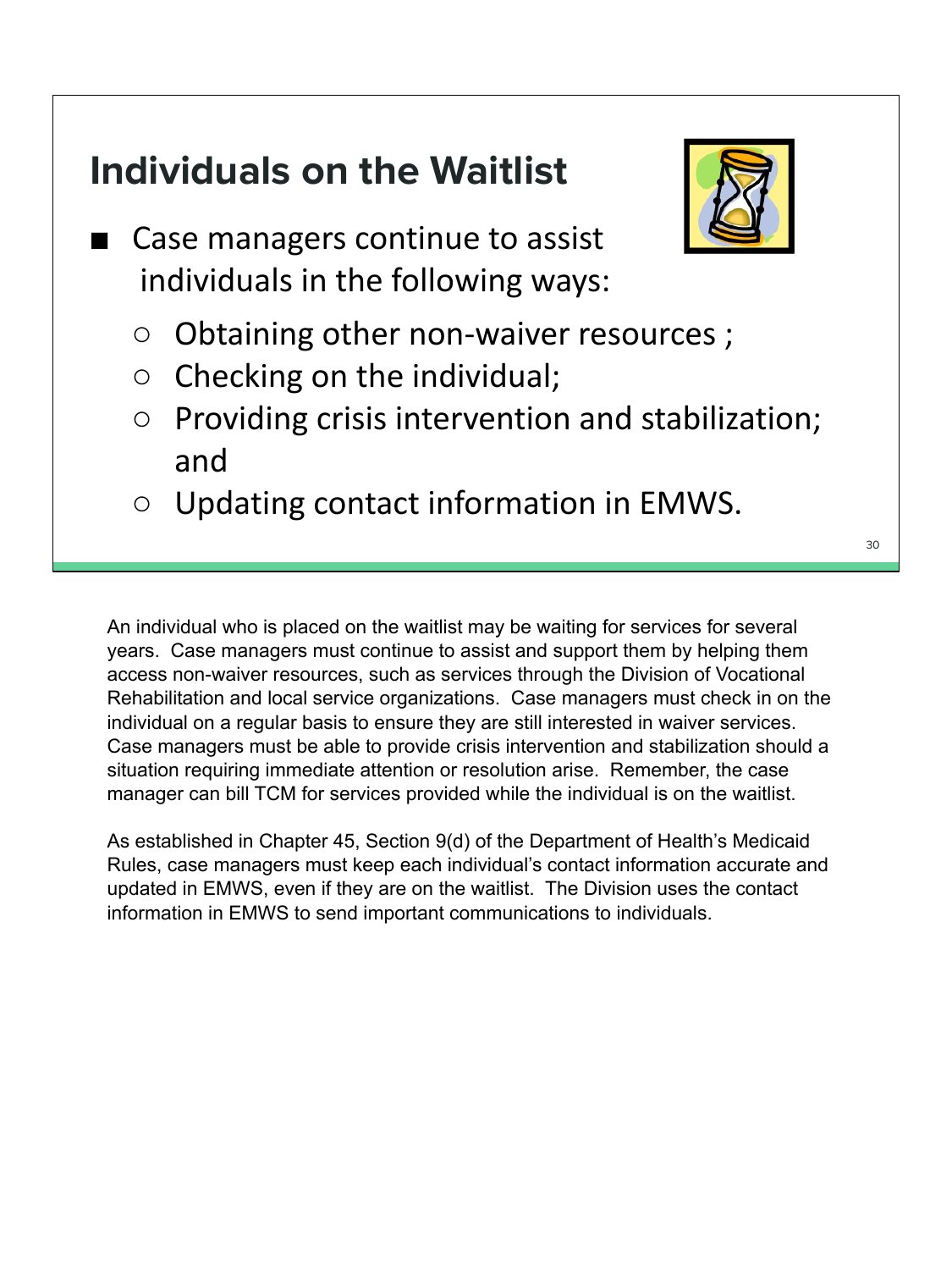## **Once Funding is Available**



- Case managers help participants re-establish eligibility, if necessary.
- Case managers assist the participant's plan of care team to develop the IPC based on the participant's individual budget amount (IBA).

31

Once funding is available, the participant will receive a letter from the Division that includes their individual budget amount (IBA) and the date they will be able to begin services. Before services can begin, the participant may need to reestablish financial or clinical eligibility, and the case manager or PHN may need to re-administer the appropriate LT assessment. Once continued eligibility has been established, the case manager is expected to work with the participant and plan of care team to develop the IPC. This may include locating and interviewing potential providers, or discussing the participant's rights and responsibilities related to participant-directed services.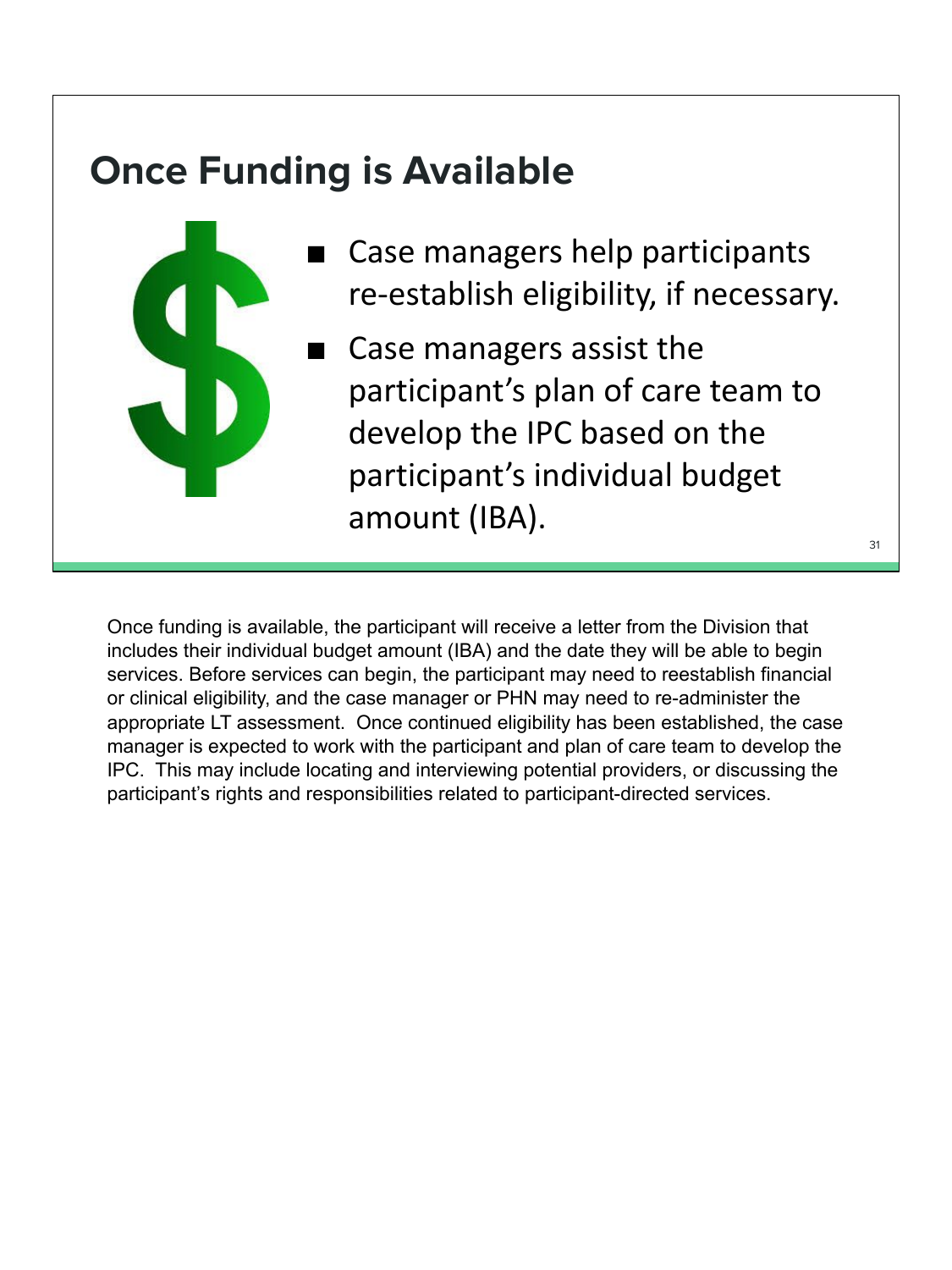# **TAKEAWAYS**

- 1. Case managers must know the rules that govern eligibility criteria and the eligibility process.
- 2. Case managers must know and follow the eligibility process.
- 3. All eligibility steps must be completed sequentially.
- 4. Case managers must provide ongoing support for individuals on the waitlist.
- 5. Case managers are responsible for assisting participants with continued eligibility.

Before we end today, we'd like to remind case managers of the key takeaways of today's training.

- 1. Chapter 46, Sections 4 8 of the Department of Health's Medicaid Rules establish eligibility criteria and the eligibility process. Case managers are expected to know and follow these rules.
- 2. Case managers must know and follow the eligibility process. The Application Guide for the Supports Waiver is a good resource that is available to case managers.
- 3. All steps in the eligibility process must be completed sequentially. Failure to follow the steps may result in an applicant's eligibility determination being delayed.
- 4. Once eligibility is determined and an individual is placed on the waitlist, case managers have an ongoing responsibility to support individuals as needed.
- 5. Once a participant is receiving waiver services, case managers are responsible for supporting participants through the eligibility process so they can maintain continued eligibility.